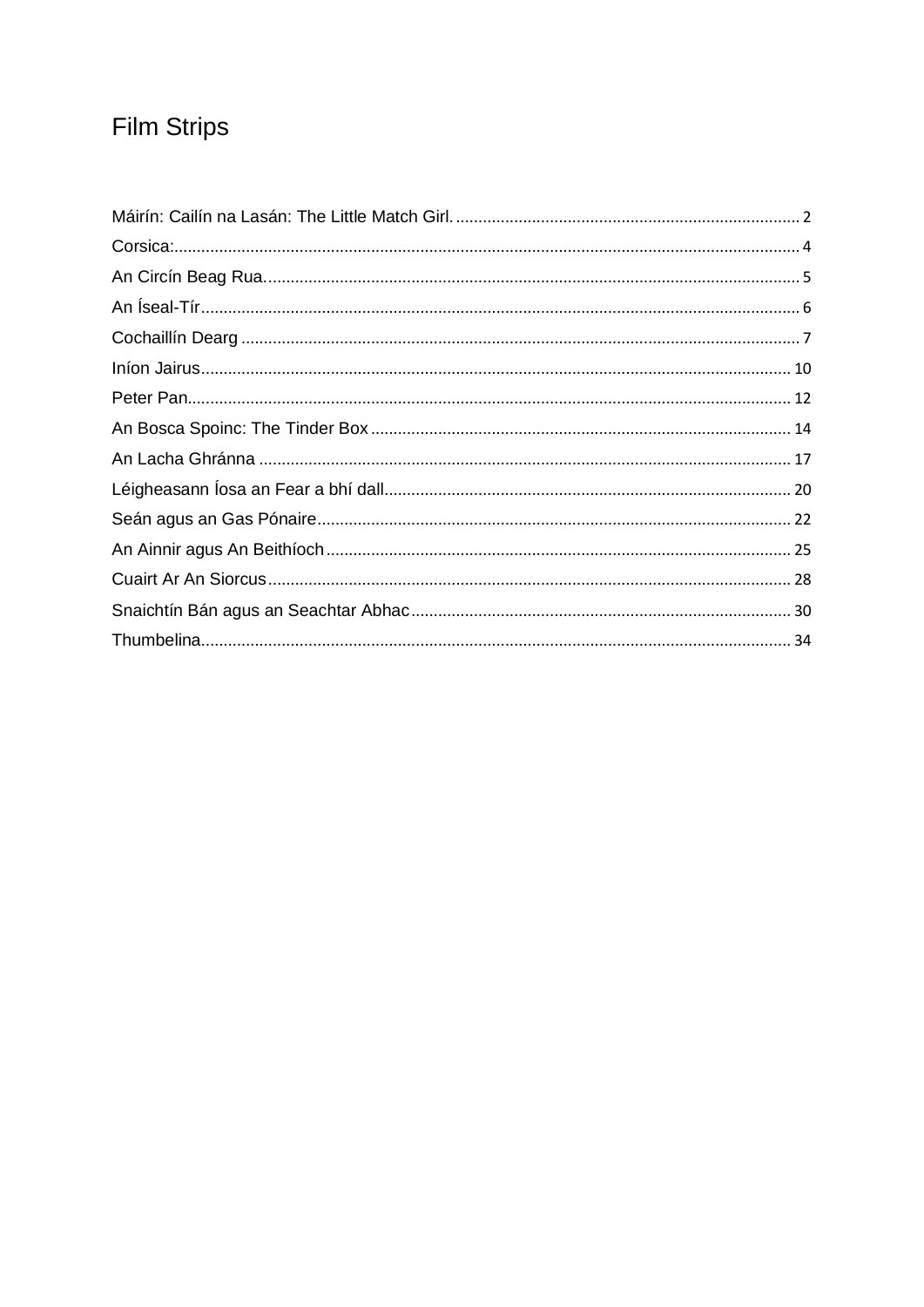#### <span id="page-1-0"></span>Máirín: Cailín na Lasán: The Little Match Girl.

Bhí Máire préachta leis an bhfuacht. Bhí an talamh clúdaithe le sneachta. Bhí na tithe clúdaithe le sneachta; bhí an ghaoth aduaidh ag séideadh, agus bhí sí chomh géar le scian.

Bhí ocras ar Mháire. Bhí sí ar tí titim le hocras. Ní raibh aon bhreicfeasta aici. Ní raibh aon dinnéar aici. Agus ní raibh pingin aici chun bia a cheannach.

Cad ina thaobh nach raibh sí sa bhaile, an tráthnóna fuar seo?

Is amhlaidh a chuir a huncail amach í chun lasáin a dhíol. Ní raibh aon airgead aige chun deoch a cheannach, agus chuir sé Máire amach chun airgead a fháil. An t-am sin, ní raibh aon siopaí ann, agus bhí lasáin gann, agus daor; agus gach lá bhíodh ar Mháire dul amach sa bhfuacht, chun lasáin a dhíol

Ach an tráthnóna fuar seo, ní cheannóch aon duine lasáin. Ní thógfadh aon duine a lámha as a phócaí. Níor dhíol Máire fiú is bosca amháin, agus bhí eagla uirthi dul abhaile.

Chnag sí ar dhoras. Bhí solas istigh. Bhí teas istigh. Bhí bia istigh. Ach cuireadh an cailín bocht ón doras gan bia, gan teas, gan airgead.

Shiúil sí ar aghaidh, agus gan a fhios aici cá raibh sí ag dul. Bhí buachaill dána ag tiomáint capaill anuas an tsráid. Chonaic sé an cailín bocht. Dúirt sé leis féin go mbainfeadh sé preab aistí. Bhuail sé an capall. Léim sé ar aghadh, agas ba bheag nár leag sé an cailín bocht. Ach léim sí ar leataobh díreach in am. Níor bhuail an capall í, ach chaill sí leathbhróg. Bhí sí scanraithe go mór, ach níor dhein an buachaill ach gaire fúithi. Rig sé ar an mbróg, agus chaith sé isteach thar balla í.

Bhí Máire - cailín na lasán - ar tí titim le hocras agus le tuirse. Chuaigh sí suas go dtí doras ti mhóir. Chnag sí; ach cuireadh an ruaig uirthi. Bhí sí i ndeire na feide.

Chonaic si cúinne idir dhá theach. Chuaig sí i bhfolach sa chúinne. Bhí fothain bheag aici.

Smaoinigh sí ar a teach. An teach bocht salach, Chuimhnigh sí ar a huncail. Thosaigh sí ar crith le heagla. Níor fhéad si dul abhaile gan airgead.

Bhí sí fuar. D'oscail sí bosca lasán. Thóg sí amach lasán. Las sí é chun í féin a théamh. Baineadh preab aisti. Ós a comhair amach chonaic si cistin, agus stobh deas ann - agus tine. Ach múch an lasán, agus dimigh an chistin.

Las sí lasán eile. Chonaic sí an chistin arís, agus an stóbh. Ach an t-am seo chonaic sí bord beag, agus bia ar an mbord. Ach mhúch an lasán agus dimigh an chistin agus a raibh inti.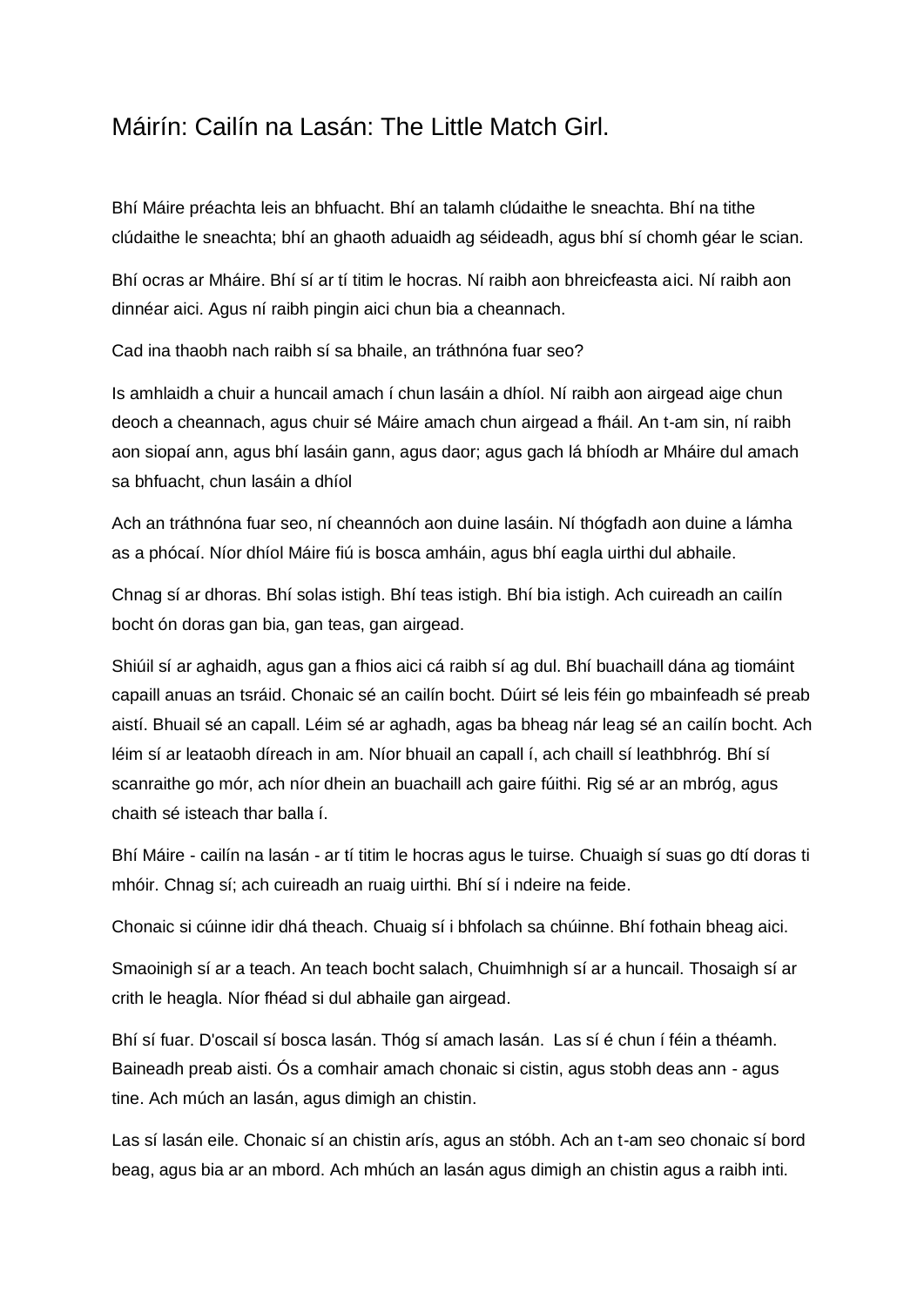Ias sí lasan eile. Bhí an chistin os a comhair amach arís. Bhí an stóbh inti.. Bhí an bord inti. Agus ar an mbord bhi turcaí brea róstaithe, agus scian agus forc chun é a ithe.

Ó Bhí an radharc go hiontach. Ach múcadh an lasán, agus an radharc breá. Bhí an oíche fuar dorcha, Bhí an cailín fuar agus uaigneach.

Thóg sí amach na lasáin go léir a bhí fágtha, agus las sí iad

#### Ar iarraidh.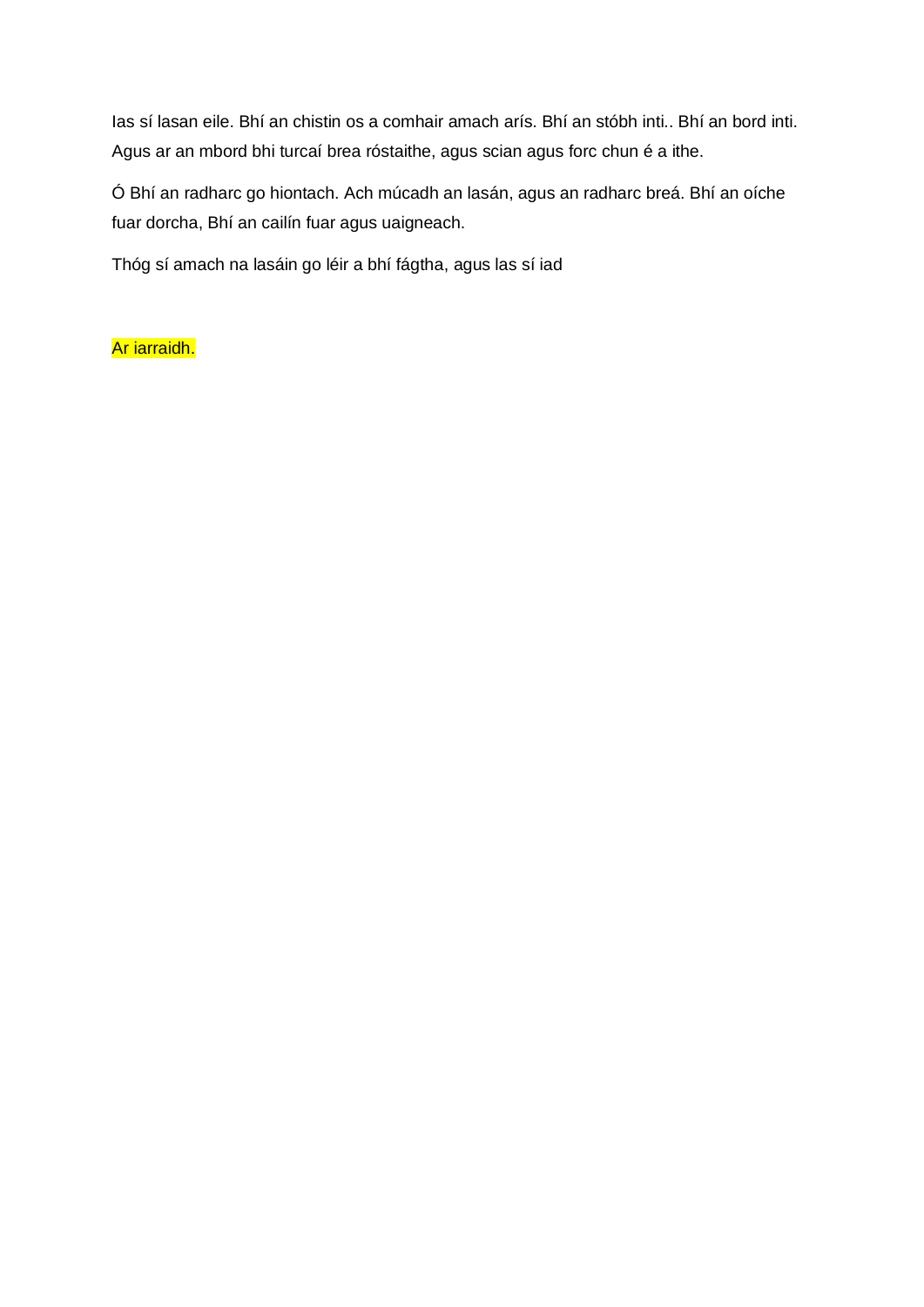#### <span id="page-3-0"></span>Corsica:

- 1. Tá sé céad mile ó chósta na Frainc. Tá sé 120 míle ar fhad, agus timpeall 60 míle ar leithead.
- 2. Tá an talamh slebhtiúil. Níl talamh maith le fáil ach in aice leis an gcósta
- 3. Is beag báisteach a thiteann; ach nuair a thiteann sí, bíonn sí an-throm.
- 4. Timpeall 300,000 duine a atá ar an oileán. Tá a lán dena daoine boct, agus téann a lán acu ar imirce chun obair a fháil.
- 5. Adhmad agus corc an saibhreas is mó atá acu; ach tógann siad muca agus caoraigh; agus fásann arbhar, fíonchraobha agus ológa sa talamh maith. Caithfidh siad a lán dena rudaí a bhíor agt teastáil uathu a thabhairt isteach ó thíortha eile.
- 6. Tá an talamh sléibhtiúil. Téann na sléibhte suas go dtí 8,200 troigh. Uaireannta bíonn locha ar bharr na sléibhte.
- 7. Tá sé deacair bóithre a dhéanamh. Téann siad timpeall, agus timpeall, iad ag dul suas i gcónaí.
- 8. Nuair a théann tú suas, chíonn tú go bhfuil deireadh leis na crainn. Tá an talamh róbhocht, ró fhuar. An crann beithe(birch) an crann feá (beech) agus an creann giúise is mó a fhásann san oileán.
- 9. Tógann a lán dena daoine caoirigh; agus bíonn scáthláin acu, déanta de chlocha chun fothain a thabhairt dona caoirigh agus dona h-aoiri
- 10. Caithfidh síad a bheith an-chúramach leis ar gcuireadóireacht. Dá ndéanfadh siad mar a déantar in Eirinn scuabfadh an t-uisce síos taobh na sléibhte an talamh agus an chré.
- 11. Rugadh Napoleon i gCorsica -- in Ajaccio. Tá a lán oileán timpeal corsica; agus a lán teach solais. Fádó bhíodh a lán caisleán ar gcósta chun a tír a chosaint
- 12. Ajaccio agus Basta an dá chathair is mó. Tá 50,000 duine i mBastio. Ach sí Ajaccio an príomh-chathair.
- 13. Imíonn a lán dena daoine óga o Chorsica gach bliain chun slí-bheatha a dhéuamh I dtíortha eile; agus roimh imeacht dóibh díolann siad gach rud a bhíonn acu sa bhaile.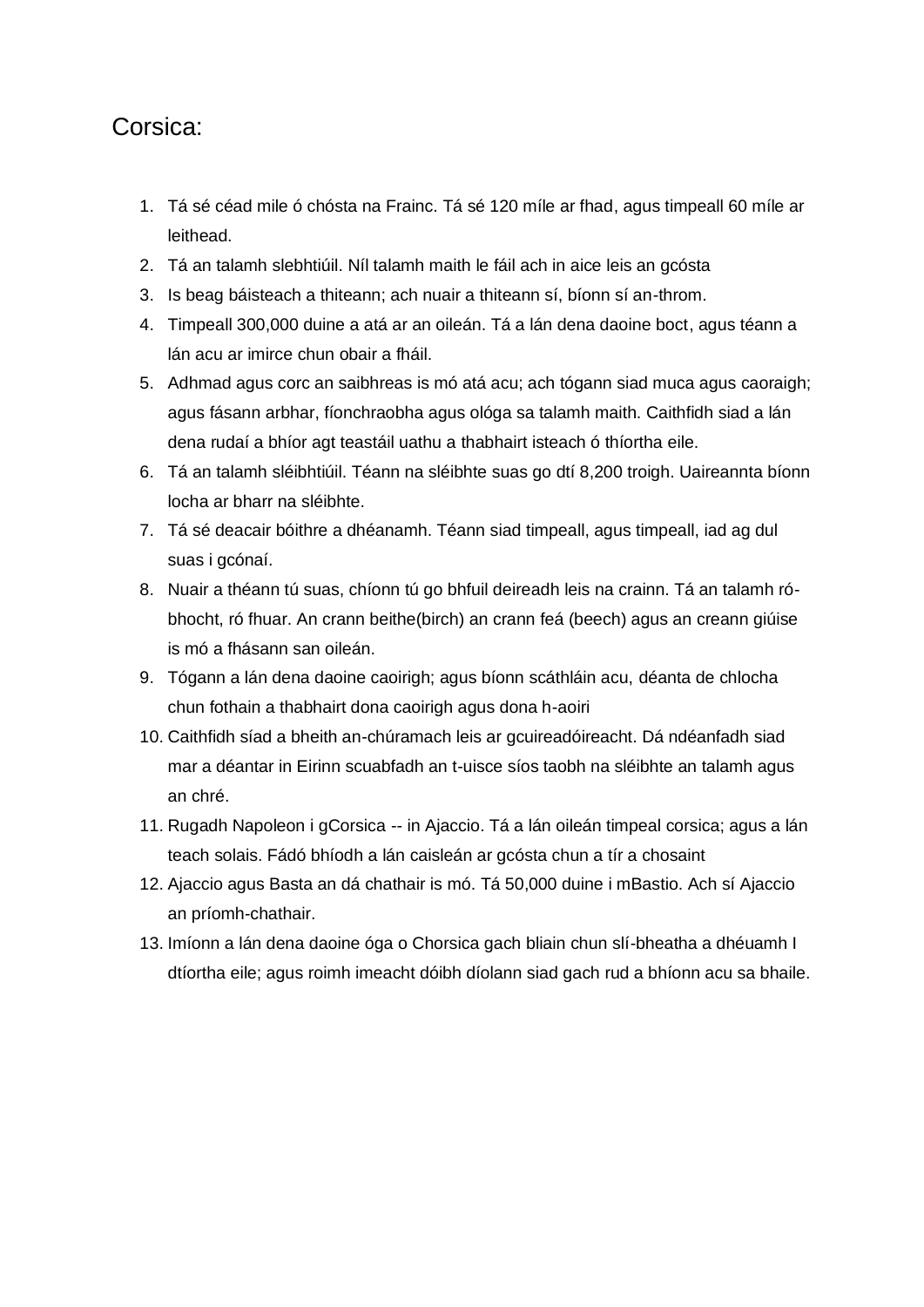#### <span id="page-4-0"></span>An Circín Beag Rua.

Bhí an circín beag rua ina cónaí i gclós na feirme. Bhí a h-ál sicíní ann leis. Cúig sicín a bhí ins an ál.

Bhí madra dubh sa chlos; bhí cat ann; bhí muc ramhar ann; bhí lacha bhán ann.

Lá amháin fuair an circin beag rua próca arbhair.

"Cé a thabharfaidh cabhair dom chun an t-arbhar a chur?" arsan circin beag rua.

"Ní thabharfaidh mise cabhair duit," arsan madra. Ní thabharfaidh mise cabhair duit arsan ..........

"Cuirfidh mé féin agus mo chúig sicín é" arsan circín beag rua.

D'fhás an t-arbhar. "Cé a thabharfaidh cabhair dom chun an t-arbhar a ghlanadh?" arsan circin beag rua.

Ní thabharfaidh mise ....... "Glanfaidh mé féin agus mo chúig sicín é," arsan circin beag rua. Sa bhfómhar, bhí an tárbhar aibí.

"Cé a thabharfaidh cabhair dom chun an t-arbhar a thabhairt go dtí an muileann?" arsan circin beag rua.

Ní thabharfaidh mise ......

Bhí sac plúir le fáil ag an gcircín beag rua.

Cé a thabharfaidh cabhair dom chun ciste a dhéanamh?" arsan circin beag rua.

"Ní thabharfaidh mise cabhair duit arsan...

Déanfaidh mé féin agus mo chúig sicín é" arsan c.

Rinne an circín beag rua císte gleoite.

"Cé íosfaidh an ciste?" arsan c.

"Iosfaidh mise é," arsan ......

"Ní iosfaidh sibh é," arsan c. Níor dhein sibh aon chuid den obair. dhein mise agus mo chúig sicín an obair, agus iosfaimid an ciste anois."

Agus d'ith.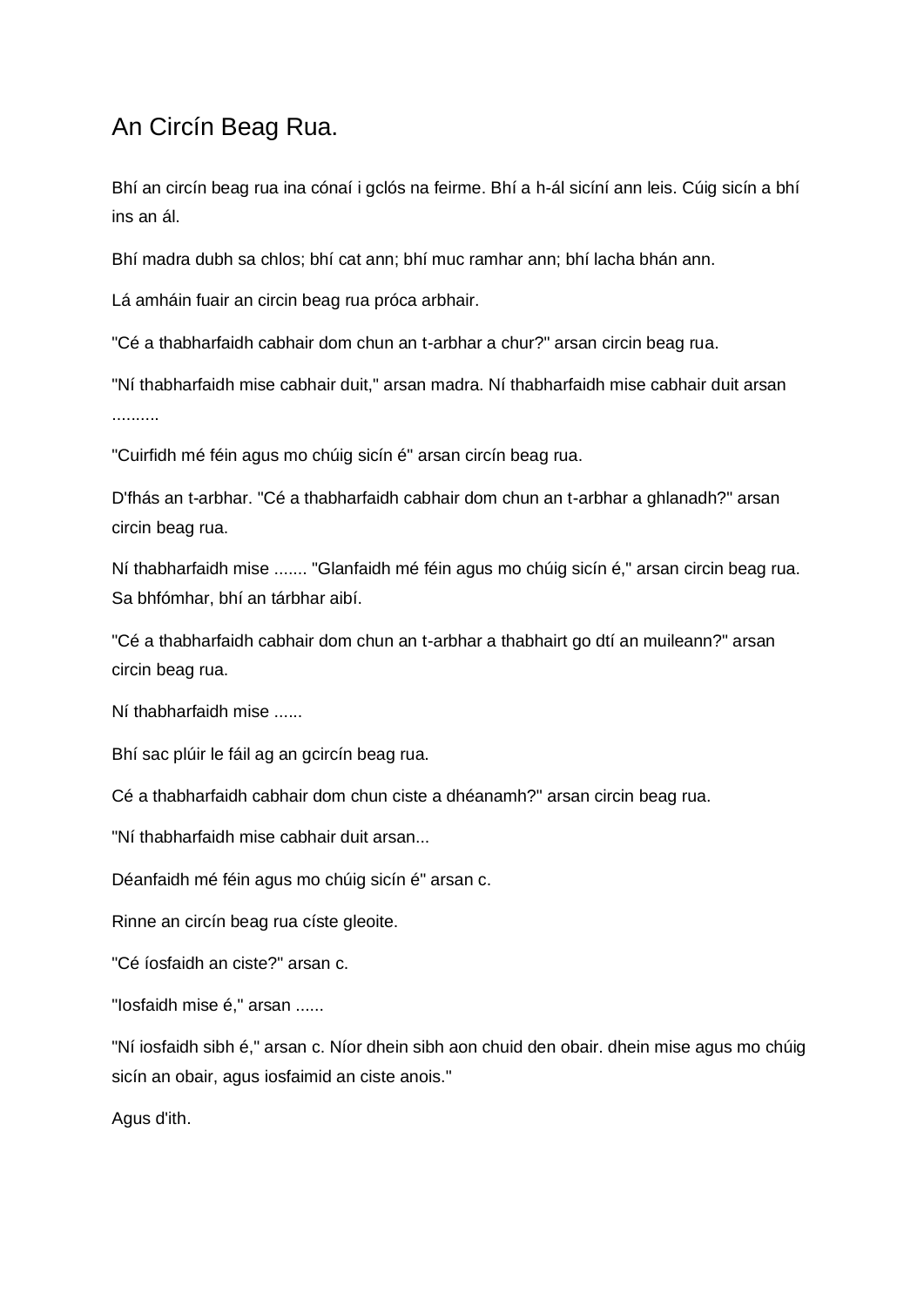#### <span id="page-5-0"></span>An Íseal-Tír

Tá a lán den Íseal tír níos ísle ná an fharraige…Mar sin,bhí ar mhuintir na tíre seo a bheith i gcónaí ag obair agus an seiftiu chun uisce na farraige a choimeád amach.

Tá dumhaigh taobh amuigh den tír; ach níl siad seo láidir go leor chun an fharraige a choimead amach.

Mar sin, tógadh clathacha chun uisce na farraige a choimeád amach.

Tógadh an tuisce amach as an talamh a bhí taobh thiar dena clathacha Cladach saothraithe a tugtar ar an talamh seo, nó "polderland".

Ní mór an cladach saothraithe a choimead tirim. Déantar an t-uisce a thaoscadh.

Ní mór aoileach faoi leith a chur amach ar an talamh chun é a dhéanam? toirthiúil,

Ach is féidir talamh saibhir a dhéanamh den chladach saothraithe; agus fásann féar breá saibhir air.

Is féidir ba a chothú ar an talamh seo, agus tá sé go hiontach chun glasraí a thabhairt.

Sa bhlian 1932 do dúnadh an Zuider Zee. Tá an claí 18 mile ar fhaid

Bíonn muilte Gaoithe ag obair chun an t-uisce a phumpháil amach; agus bíonn canálacha ag rith tríd an tír chun an t-uisce a thaoscadh. Anois baintear feidhm as inneallacha aibhléise in ionadh muilte gaoithe,

Ins an íseal-tír, tá an-mheas ar na ba, agus tógtar cró na mbó in aice leis an teach cónaithe. Bíonn cró na mbó chomh glan le biorán nua i gcónaí.

Tá na canálacha an-úsaideach. Iomparaítear beag nach trí cheathrú de earraí na hollóine ar uisce. Bailítear an bainne ag an déiri. As sin, cuirtear ar aghaidh go dtí na caithreacha, no déantar cáis de.

Déantar an-chuid caise san Ollóin, agus tá cliú domhanda uirthi.

Is iontach an tír í an Iseal-tír. Tá talamh saibhir in áiteanna a bhí faoin bhfarraige tamall beag ó shoin; agus ar an talamh sin tá sráidbhailte, feirmeacha, ainnithe breatha, agus barraí iontacha. Ach bíonn ar na daoine bheith ag faire ar na clathacha i gcónaí, ar eagla go mbrisfeadh an Fharraige isteach.

Is iontach an áit í an Íseal-tír. Is iontach iad na daoine a chónaíonn inti. Is dea-shanpla dúinn go léir iad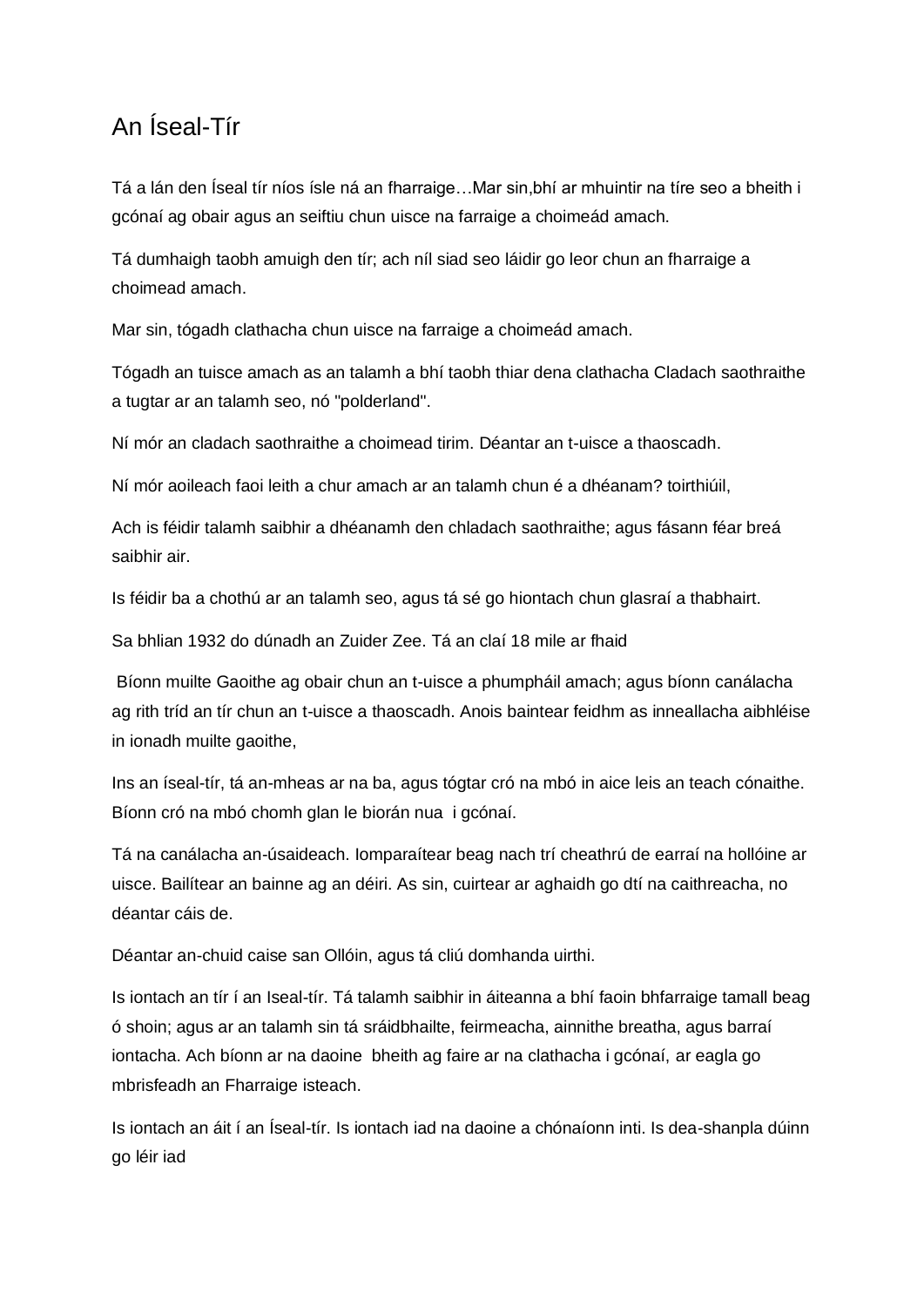# <span id="page-6-0"></span>Cochaillín Dearg

Fadó bhí teach beag deas ar imeall foraoise. Bhí bean óg álainn ina cónaí sa teach, agus bhí iníon álainn aici. Bhí siad sona sásta sa teach beag deas ar imeall na foraoise.

Cochaillín Dearg an t-ainm a bhí ar an gcailín, mar bhí clóca álainn dearg aici go raibh cochall álainn air, agus chaitheadh sí an clóca sin i gcónaí nuair a bhíodh sí ag siúl dí féin in áit ar bith.

Bhí seanmháthair Chochaillín ina cónaí ar an dtaobh eile den bhforaois. Lá amháin tháinig an cóinín bán go dtí an teach ar aimeall na foraoise, a dúirt sé le bean an ti go raibh an tseanmháthair breoite.

Dhein an mháthair ciste milis, agus chuir sí i gciseán é. Chuir sí rudaí deasa eile sa chiseán leis - brioscaí, milseáin, tae, siúcra agus rudai eile. Ghlaoigh sí ar Chochalin Dearg, agus dúirt si léi an císte a thabhairt go dtí a seanmháthair.

Dúirt sí léis brostú, agus gan dul isteach sa bhforaois ar eagla go maródh an mactíre gránna í.

Chuir an cailín a clóca deas uirthi. Thóg sí an ciseán ina láimh. D'fhág sí slán ag a máthair agus as so brách léi. Bhí an coinín bán lena cois.

Bhí na héin ag cantain i ngach áit, agus bhí Cochaillín Dearg ag éisteacht leo. Chuaigh na héin isteach sa bhforaois. Lean Cochaillín dearg iad. Ba ghearr go raibh sí caillte.

Bhí eagla uirthi. B'fhéidir go bhfeicfeadh an mactíre gránna í.

Chonaic an mactíre gránna í. Léim sé amach as na crainn agus sheas sé os a comhair. Bhí ocras air. Ba mhaith leis Cochaillín Dearg a ithe. Ach bhí eagla air. Bhí sealgairí sa bhforaois. Dá nitheadh sé an cailín, mharódh siad é.

Cá bhfuil tú ag dul, a chailín álainn ar seisean. Tá mé ag dul ar cuairt go dtí mo sheanmháthair, arsan cailín. Cá bhfuil sí sin, arsan mactíre. Ar an dtaobh eile den bhforaois, arsan cailín.

Raghaidh mé leat, arsan mactíre. Bhí sé ag súil go mbeadh béile bia aige, mar bhí socair aige an cailín agus an tseanmháthair a ithe le chéile

Ar aghaidh leo. Tháinig siad in aice leis an teach, agus rith an mactire ar aghaidh. Tháinig sé go dtí an teach. Bhí an doras dúnta. Chnag sé. Bhí an tseanmáthair ina lúi sa leaba, agus í breoite. Chuala sí an cnag. "Cé hé sin? difrafraigh sí, "Cochaillín Dearg, arsan mactíre.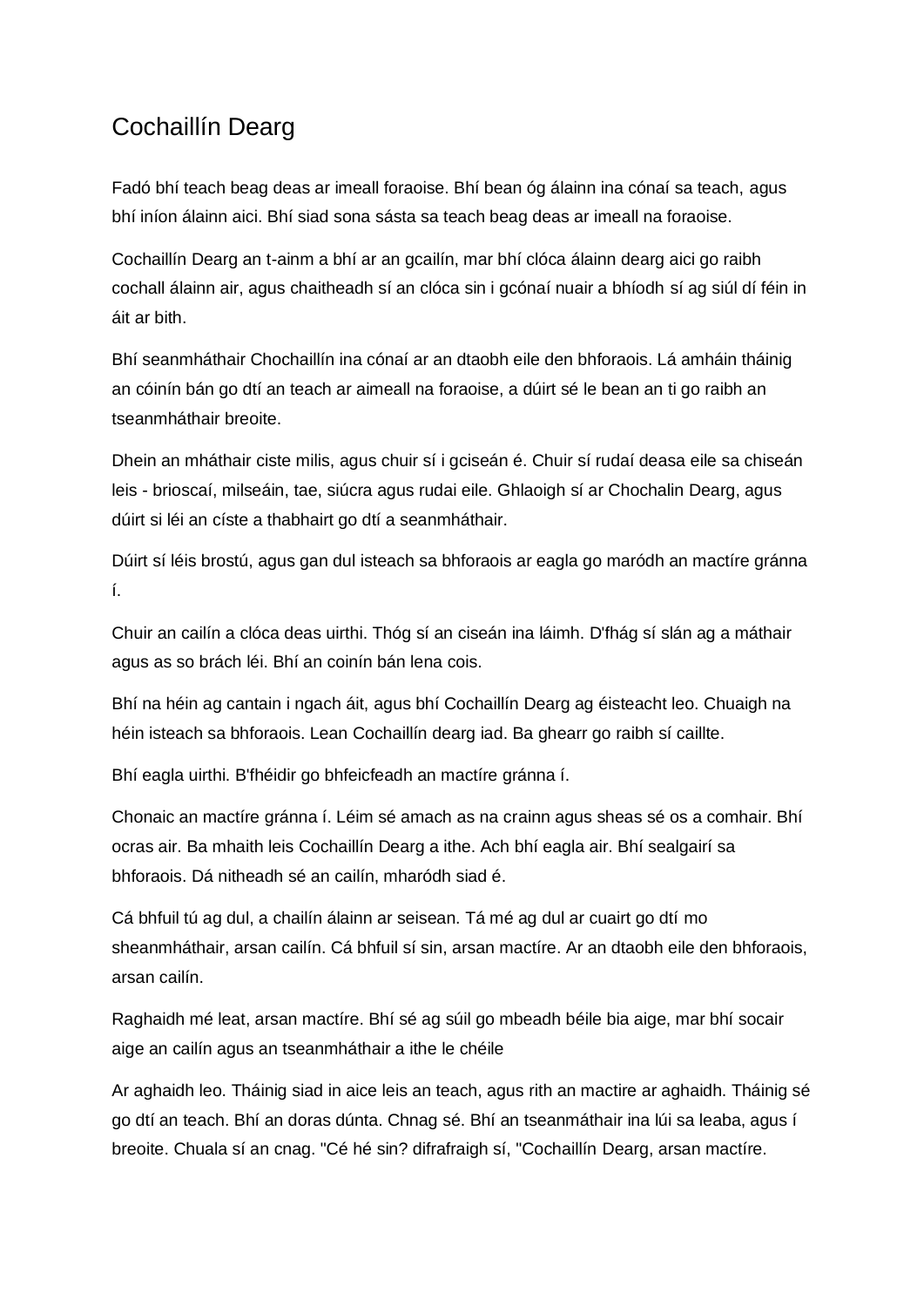"Cuir síos an laiste agus tar isteach a chuid, " arsan tsean mháthair. D'oscail an mactíre an doras agus rith sé isteach. Baineadh geit mhór as an seanbhean, agus leig sí béic aisti. Ach rug an mactíre uirthi agus d'alp sé í. Ansin léim sé isteach sa leaba. Chuir sé spéaclaí an seanmháthar air. Chuir sé caipin ar a cheann. Tharraing sé na héadaí leapan anuas air. Leig sé air gurbh'é an tseanmháthair. Tháinig Cochaillín Dearg. Chnag sí. "Tar isteach a chuid" arsan mactire. Chuaigh Cochaillín Dearg isteach. Bhí ionadh uirthi nuair a chonaic sí an rud a bhí sa leaba Sea. Bhí ionadh agus eagla uirthi, nuair a chonaic sí an rud a bhí ina lui sa leaba.

"O. a sheanmháthair," arsa Cochaillín Dearg Nach fad iad na cluasa atá ort."

"Is fearr mar sin iad, chun tú a chloisteáil go maith," arsan mactire go garbh.

"Agus nach mór iad na lámha atá ort," arsa Cochaillín Dearg. "Is fearr mar sin iad, chun barróg a bhreith ort," arsan mactíre. "Agus nach mór iad na súile atá agat, arsa Cochaillín Dearg. "Is fearr mar sin iad chun tú a fheiceáil go maith arsan mactíre.

"Agus nach fada géar iad na fiacla atá agat, arsa Cochaillín Dearg, agus eagla an domhain uirthi.

"Is fearr mar sin iad chun tú a ithe," arsan mactíre, agus é ag léimt as an leaba, agus a bhéal ar oscailt aige.

Leig Cochaillín Dearg béic aisti. Ní raibh seans aici faic eile a dhéanamh, mar d'alp an mactíre í in aon iarracht amháin.

Léim an mactíre isteach sa leaba arís. Tharraing sé na héadaí leapan anuas air. Shocraigh sé é féin ar a sháimhín só, agus thít a chodladh air.

Ach chuala sealgaire an scréach. Bhí amhras air nuair a chuala sé é, agus rith sé go dtí an teach. D'ealaigh sé suas go dtí an fhuinneog, agus d'fhéach sé isteach. Chonaic sé an mactíre mór gránna agus ina lui sa leaba, agus é ina chodladh go sámh.

"Cuirfidh mé deire leat, a bhithiúnaigh," arsan sealgaire, agus d'éalaigh sé timpeall go dtí an doras. D'oscail sé go ciúin é, agus d'éalaigh sé isteach. Níor chuala an mactire é, mar bhí sé ag srannadh sa leaba. D'ardaigh an sealgaire an gunna. D'aimsigh sé. Scaoil sé, agus mharaigh sé an mactire mór gránna.

Rith sé suas go dt. an leaba, agus d'fhéach sé ar an mactíre. Bhí amhras air nuair a chonaic sé an bolg mór a bhí air. Thóg sé siosúr as a phóca, agus d'oscail sé an bolg. Baineadh preab as nuair a léim Cochaillín Dearg agus a sheanmháthair amach chuige ar an úrlár,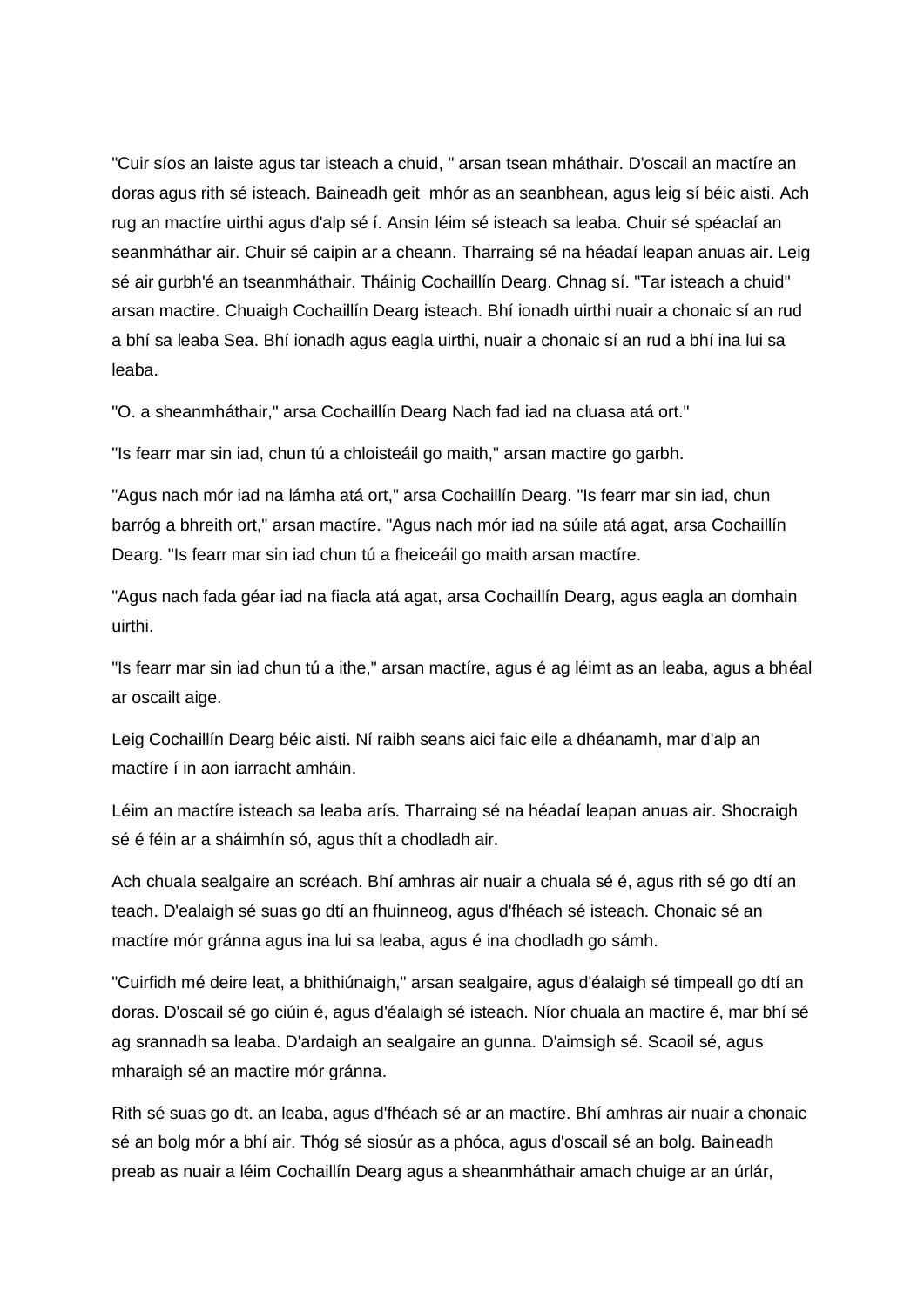agus iad chomh maith agus a bhí siad riamh. Is amhlaidh a bhí biseach ar an seanmáthair. Lena linn sin, rith an coinín bán, agus máthair Chochaillín isteach. Is amhlaidh a rith an Coinín Bán ar ais go dtí an mháthair nuair a chonaic sé an mactíre, mar bhí eagla air go maródh sé Cochaillín Dearg.

Ach bhí Cochaillín Dearg slán. Agus bhí an tseanmháthair slán, agus bhí gach duine sona sásta, mar bhi an mactire mór gránna marbh.

Bhí féasta breá acu go léir, agus mhair siad go léir go sona sásta. sa bhforais, gan eagla gan imní.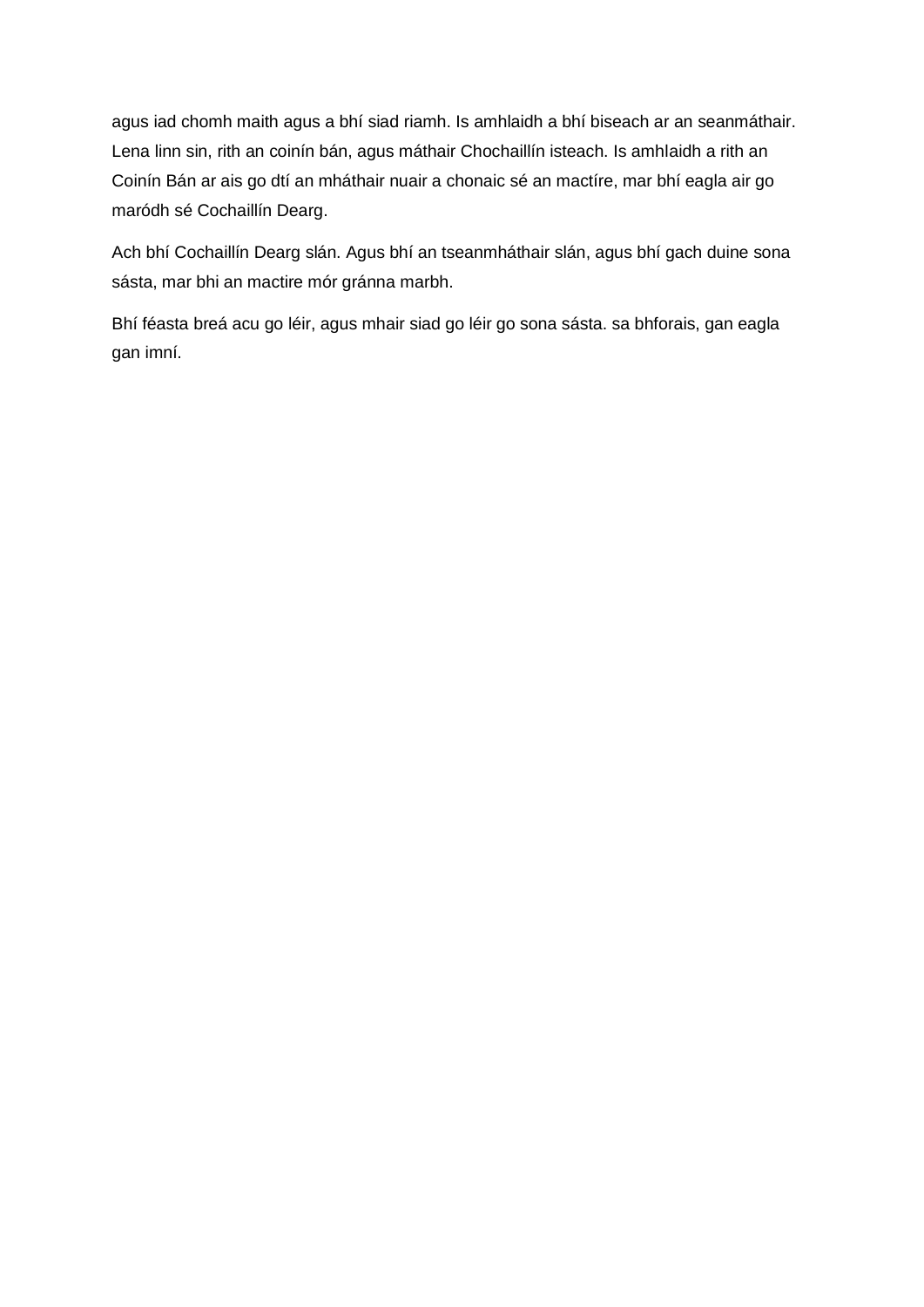#### <span id="page-9-0"></span>Iníon Jairus

- 1. Nuair a bhí Íosa ar an saol seo, bhíodh sé i gcónaí ag cabhrú le daoine. Sa scéal seo a leanas, feicimid go raibh ar a chumas daoine a thabhairt arais ón mbás.
- 2. Bhí fear ina chónaí i gCapernaum darbh ainm Jairus, agus bhí iníon amháin aige, Bhí sí dhá bhliain déag d'aois. Lá amháin buaileadh breoite í. Diaidh ar ndiadh chuaigh sí in olcas.
- 3. Nuair a chonaic na tuismitheoirí go raibh sí ag fáil bhais, dúirt an t-athair go raghadh sé chun Íosa.
- 4. Bhí Íosa i gCapernaum, agus bhí slua mór timpeall air. Chuaigh Jairus tríd an slua.
- 5. Caith Jairus é féin ar a ghlúinibh os comhair Íosa agus d'impigh sé air teacht agus a iníon a leigheas.
- 6. Tá mo iníon i mbaol bháis, ar seisean. Tar liom; cuir do lámh uirthi i dtreo go leigheasfar í.
- 7. Chuaigh Íosa leis, Lean slua mór é.
- 8. Bhí bean ar an mbóthar a bhí breoite le dhá bhliain déag. Is ag dul in olcas in aghaidh an lae a bhí sí.
- 9. Tháinig si taobh thiar de Íosa. "Má bhuailim bar mo mhéire ar a chlóca, leigheasfar mé" ar sise.
- 10. Bhuail sí barr a méire ar chlóca, Íosa, agus leigheasadh ar an toirt í. Agus bhí fhios aici gur leigheasadh í.
- 11. Bhí fhios ag Íosa gur imigh comhacht as. D'iompaigh sé timpeall. "Ce bhuail barr méire ar mo chlóca?" ar seisean.
- 12. "Ó, arsa Peadar, tá slua timpeall ort. Agus cuireann tú céist mar sin. Conas a bheadh fhios ag, aon duine cé bhuail barr méire ar do chlóca?" Ach bhí fhios ag Íosa
- 13. Chaith an bhean í féin ar an talamh os comhair Íosa agus d'innis sí an scéal go léir dó.
- 14. Dúirt Íosa léi: imigh faoi shíocháin. Leigheas do creideamh tú.
- 15. Ansin ţháinig fir a dúirt go raibh iníon Jairus marbh.
- 16. Dúirt íosa: ná bíodh eagla orraibh. Creidigí, agus leighsfear i.
- 17. Thog íosa leis Peadar, Séamas agus Eoin, deartháir Shéamais.
- 18. Tháinig siad go teach Jairus. Bhí slua istigh, ag gol agus ag
- 19. caoineadh, agus ag seinm ceoil. "Fágaigi sií dhom" arsa Íosa.
- 20. Níl an cailín marbh. Tá sí ina codladh.
- 21. Thosaigh na daoine ag magadh faoi Bhí fhios acu go raibh sí marbh.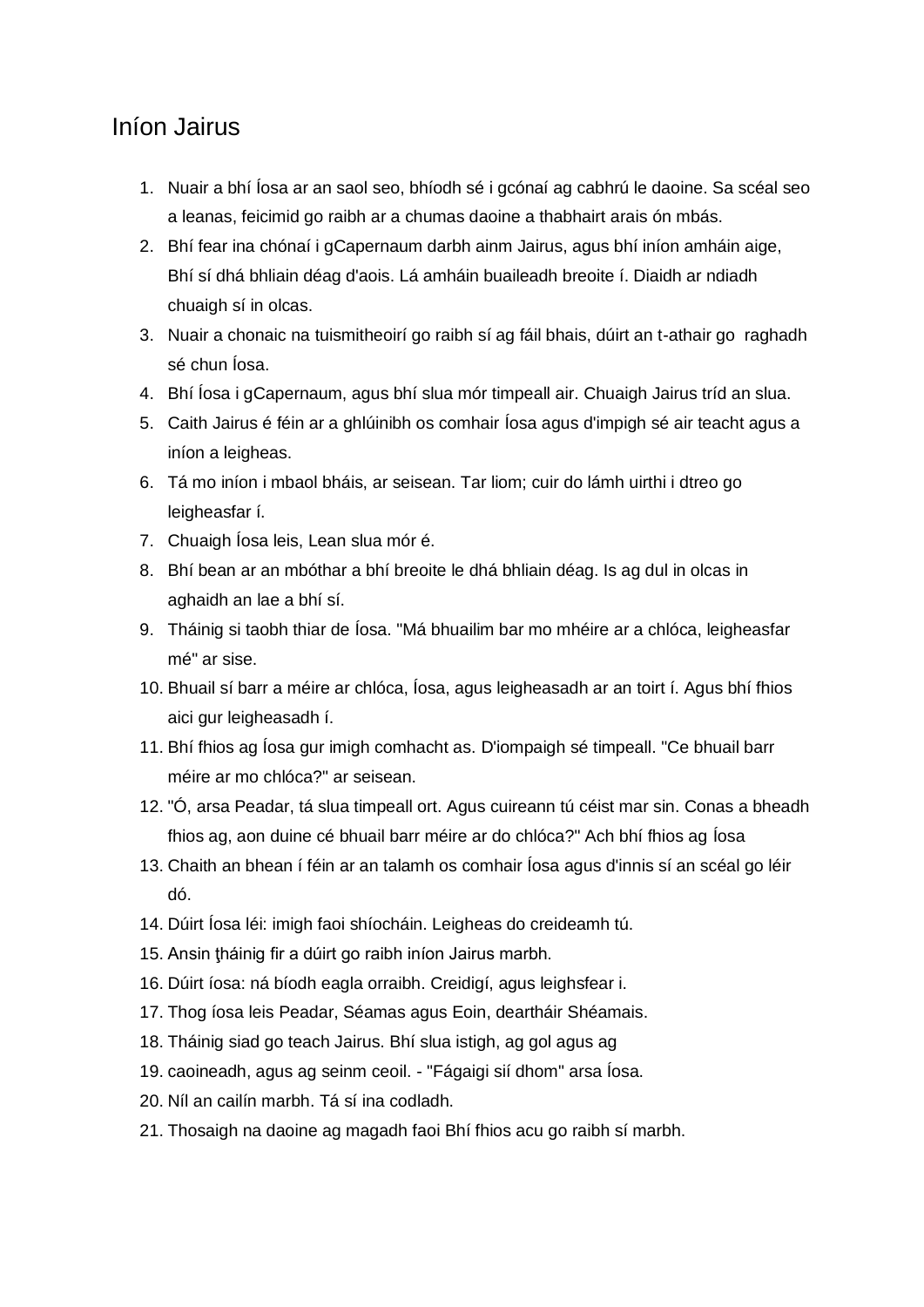- 22. Chuir íosa amach as an teach iad. Ansin thóg sé leis athair agus máthair an chailín, agus na deisciobail, agus chuaigh sé isteach sa seomra.
- 23. Rug sé ar láimh ar an gcailín, agus dúirt sé: Ta-litha, cumi: A chailín, deirim leat éirí.
- 24. Agus d'eirigh an cailin aniar sa leaba.
- 25. Shiul sé caoin díreach go dtí a thuismitheoirí. Dúirt íosa leo rud éigin a thabhairt le nithe di.
- 26. Dúirt sé leo gan ní a rá faoin míorúilt; ach d'imigh scéal na mírúilte ar fud na tíre go mear; agus chuir sí iontas ar gach aon duine.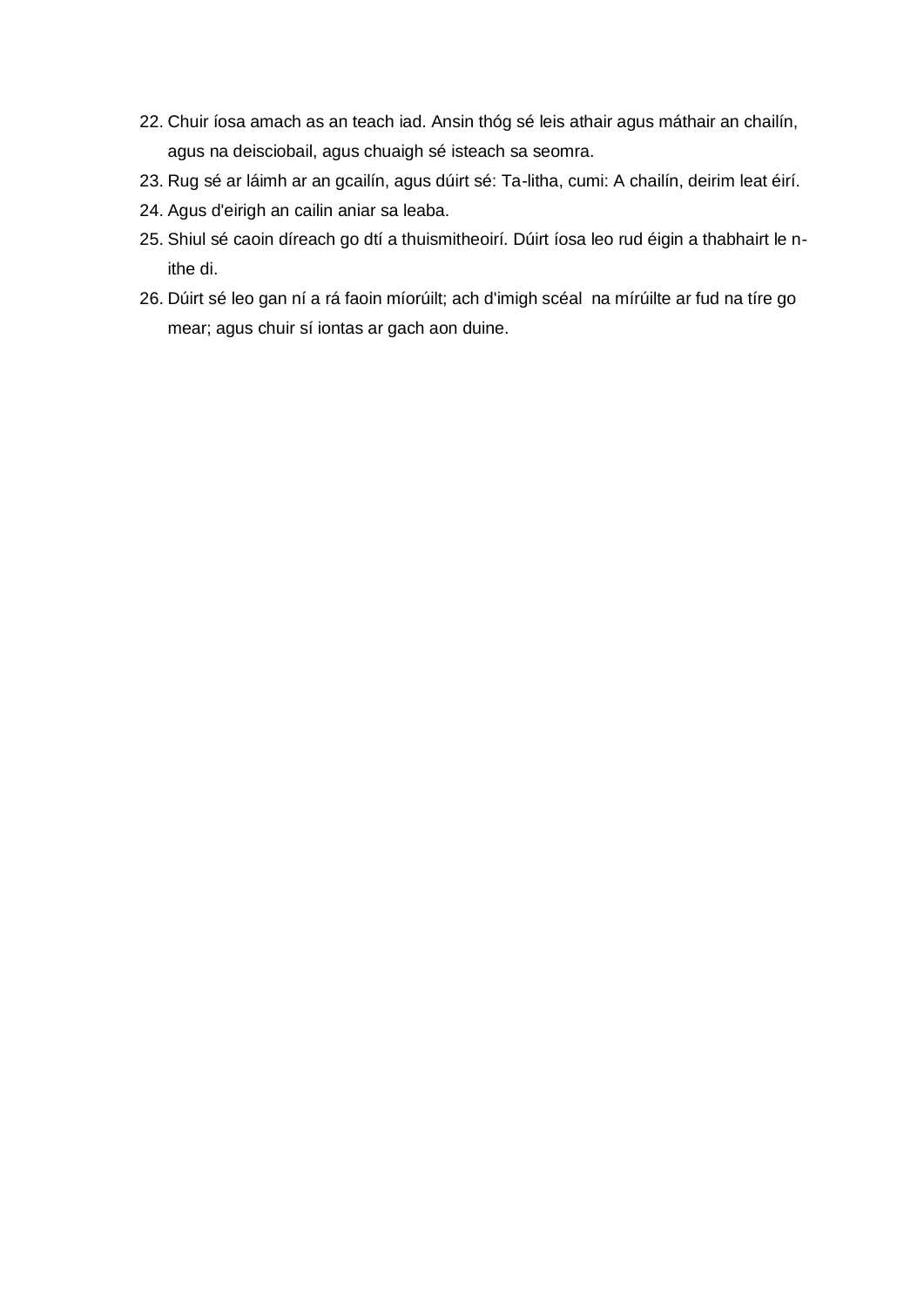#### <span id="page-11-0"></span>Peter Pan

- 1. Bhí muintir Darling ina gcónaí i dteach mór deas i Londain.
- 2. Bhí triúr páistę sa teach. Micheál, Seán agus Wendy. Chreid Micheál agus Seán, duine daonna é Peter Pan, buachaill óg iontach a bhí ina chónaí i dTír na nÓg: buachaill nár fhás suas riamh.
- 3. ag Wendy a bhí an t-eolas go léir mar gheall ar Peter Pan; agus bhíodh sí i gcónaí ag insint scéalta don bheirt eile i dtaobh Tír na Nóg agus eachtraí Peter Pan.
- 4. Bhí banaltra ag na páistí, madra darbh ainm Nanó. Thuig Nanó gach rud i dtaobh Peter Pan leis; ach choimeád Nanó gach aon ní ina rún.
- 5. Chreid Bean Dærling gurbh é Spiorad na hóige Peter Pan.
- 6. Ach níor chreid an tUasal Darling gur mhair Peter Pan riamh, agus bhí sé ar buile le Wendy de bhrí go mbíodh sí ag insint scéalta dona páisti mar gheall air.
- 7. Caithfidh tú imeacht as seomra na bpáistí, a Wendy, "ar seisean oíche amháin".
- 8. "Ó, arsa Seán agus Micheál, ná tóg as ár seomra é".
- 9. Bhí an tUasal Darling ag imeacht go stí coirm ceoil an oíche sin, agus d'fhág sé Wendy leis na páistí; ach cheangail sé Nanó sa chlós.
- 10. Nuair a bhí fear an tí agus bean a tí imithe, agus na páistí ina luí sa leapacha, d'eitil Peter Pan an fhuinneog isteach, é féin agus síog bheag bhídeach.
- 11. Bhí áthas an domhain ar na páistí, agus chuir siad fáilte roimhe. Bhí áthas ar Peter Pan leis, agus mhúin sé dona páistí conas eitilt tríd an aer.
- 12. Dúirt siad leis gur innis Wendy scéalta dóibh mar gheall air, ag bhí sé an-shásta ar fad. D'iarr sé orthu dul leis go dtí Tír na Nóg.
- 13. As go brách leo suas sa spéir. D'eitil siad thar Londain agus thar an bhfarraige go dtí Tír na Nóg.
- 14. Go tobann chonaic siad long mhór fúithi. Long foghlaithe mara, "Long An Chaptaein Crúca", arsa Peter Pan. Namhaid dom is ea é
- 15. Tamall fada roimhe sin, bhí Peter Pan ag troid leis an gCaptaen, agus bhain Peter lámh amháin de. Ón lá sin amach, bhíodh Crúca aige in áit na láimhe. Is mar sin a fuair sé an leasainm, Captaen Crúca.
- 16. Bhí namhaid eile ag Captaen Crúca. Crogall mór. D'alp an crogall clog mór lá, agus ón lá sin amach, bhíodh tic toc as an gclog istigh ina bholg nuair bhíodh sé ag snámh.
- 17. Chonaic an Captaen Peter Pan. "Chun na gunnaí," do bhéic sé.
- 18. Bang! do bhéic na gunnaí. "Aire!" arsa Peter Pan; agus d'eiti siad go léir as radharc taobh thiar do scamall.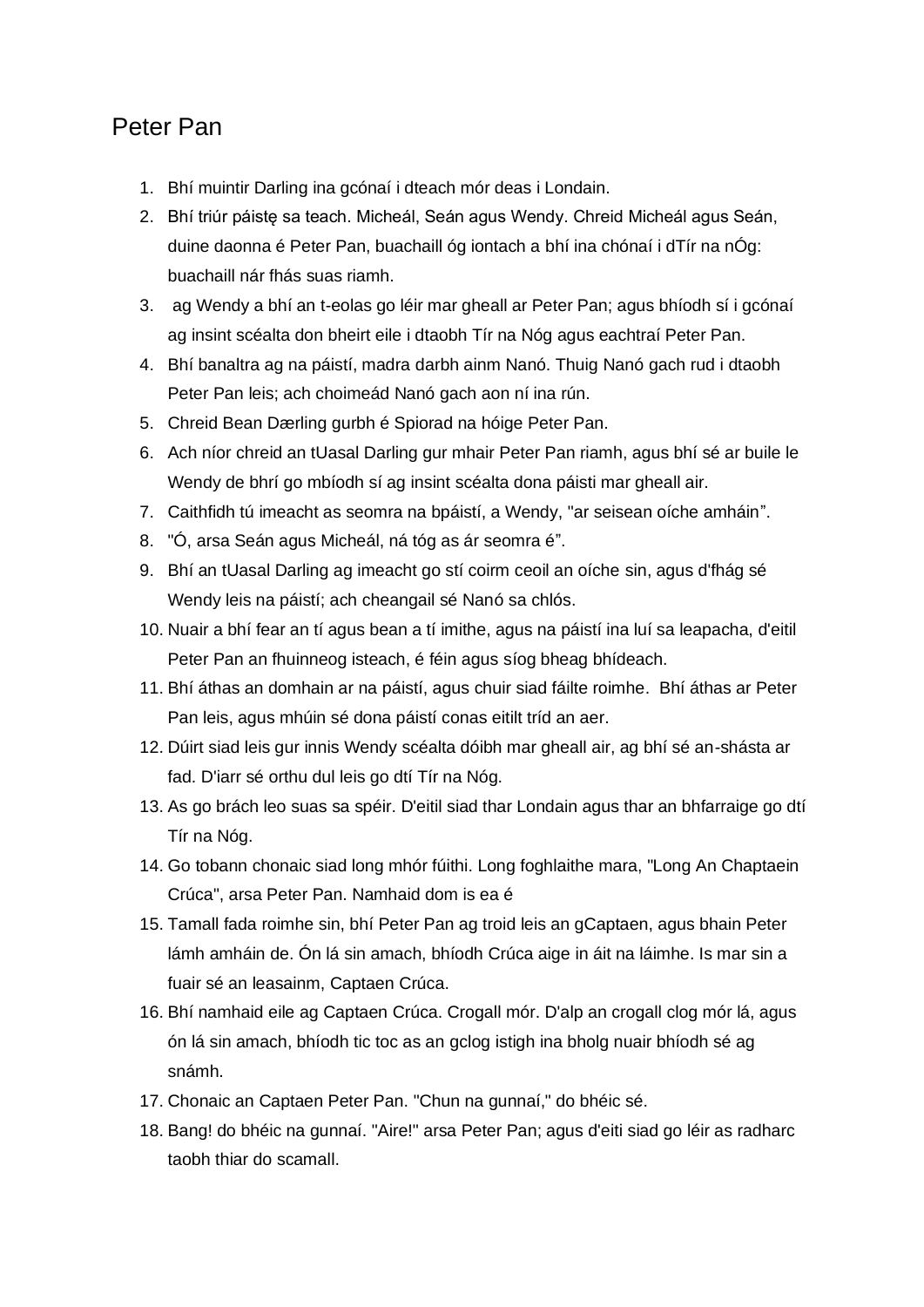- 19. Ar deireadh, shroich siad Tír na Nóg slán sábháilte, agus chuaigh Peter Pan ar thóir na mbuachailí
- 20. "Ná ligtear saor iad," arsan Taoiseach, "go neosaidh siad cá bhfus an bhanphrionnsa Lil An Tíogair,"
- 21. "Níl a fhios againn cá bhfuil sí" arsa na páistí.
- 22. "Níl ann ach an t-éitheach ó thosach deire," do bhéic an Taoiseach " Mura bhfuil sí anseo roimh dul faoi don ghréin, róstfar sibh.
- 23. Chonaic Peter Pan agus Wendy bád beag ag teacht ón long.
- 24. Captaen Crúca," arsa Peter Pan. Tá sé ag dul go dtí Carraig na bPlaosc. Tá lil n Tíogair ina priosúnach aige. Tá gnó againn le déanamh anseo."
- 25. D'ionnsaigh Peter Pan Captaen Crúca. Bhí troid fhíochmhar ann. Bhuaigh Peter Pan, agus shábháil sé an bhan-phrionnsa. Ansin thug sé an cailín abhaile dá n-athair.
- 26. Ligeadh saor na buachaillí. Bhí Wendy ullamh le dul abhaile, agus chuaigh siad go léir go dtí teach Peter Pan - pluais mhór faoi chrann an Chrochadora.
- 27. Chuir Wendy ina luí ar na buachaillí go mba cheart dóibh dul abhaile láithreach. Bhí siad sásta dul léi, ach ní raibh Peter Pan sásta dul leo.
- 28. As go brách leis na páistí agus Wendy. Ach rug Captaen Crúca orthu. Cheangail sé Wendy, agus bhí uirthi an clár a shiúl thar taobh. Léim sí; ach bhí Peter Pan i bhfolach i ngan fhios d'aon duine, agus rug sé ar Wendy nuair do léim si.
- 29. Ansin d'ionnsaigh Peter Pan agus na páistí na foghlaithe mara. Bhí comhrac aonair idir Peter Pan agus Captaen Crúca, agus bhuaigh Peter. Leim Captaen Crúca isteach sa bhfarraige. Bhí an Crogall ag fanacht leis. D'oscail an Crogall a bhéal, agus shlug sé an Captaen bocht.
- 30. D'imigh na páistí agus Wendy abhaile ansin.
- 31. Bhí Wendy ag fanacht ag an bhfuinneog nuair tháinig fear a tí agus bean a ti abhaile. Bhí sí ag féachaint amach ar long na bhFoghlaithe agus i ag imeacht tríd an spéir.
- 32. Chonaic na tuismitheoirí leis í, mar bhí sí chomh soiléir leis an lá.
- 33. Hmm! arsan t-uasal Darling. B'fhéidir gur fearr dúinn ligint
- 34. do Wendy fanacht i seomra na bpáistí. B'fhéidir go raibh cuid den bhfírinne sa scéalta a bhí á ninnsint aici dona páistí. "B'fhéidir go bhfuil Peter Pan ann tar éis an tsaoil.
- 35. bhi caillte: ……………..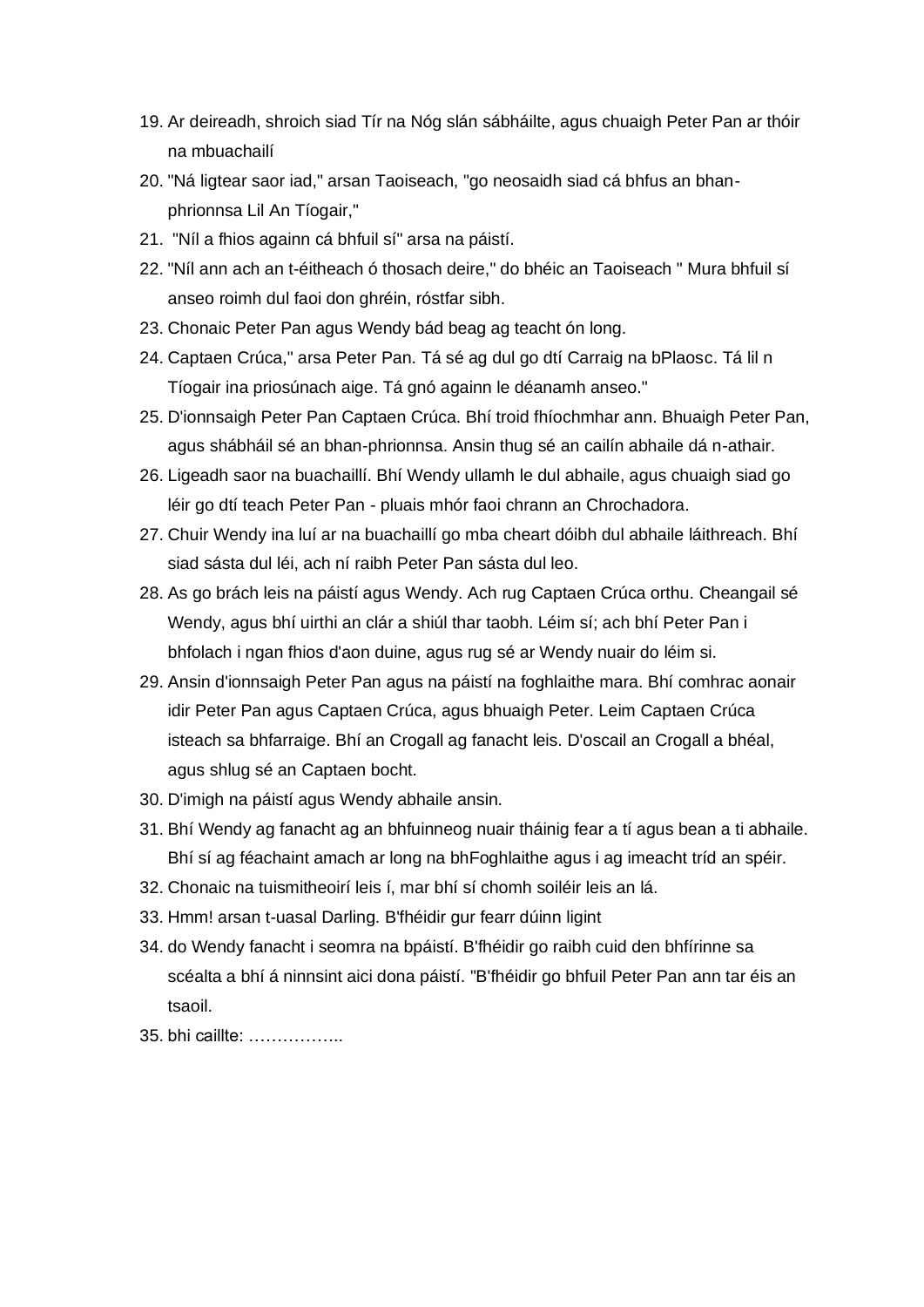### <span id="page-13-0"></span>An Bosca Spoinc: The Tinder Box

Clé, deas.Bhí saighdiúr bocht ag teacht abhaile ón gcogadh. Bhí sé tuirseach agus ocras air. Bhí sé bocht. Bhí uaigneas air. Ní raibh airgead aige chun bia a cheannach. Ní raibh cairde aige chun airgead a thabhairt dó. Bhí an saighdiúr bocht i ndeireadh na fé.

Go tobann, chonaic sé badhb mhór gránna ar thaobh an bhóthair. Labhair sí leis.

"Tar i leith, " ar sise. Tá tú bocht. Tá tú tuirseach. Tá tú uaigneach. Níl aon chairde agat. Bhuel, beidh tú saibhir. Beidh cairde agat. Ní bheidh tú uaigneach níos mó má dheineann tú gnó beag dom.

"Cad dob áil leat díom?" ars an saighdiúir. "Tá poll sa chrann sin ar thaobh an bhóthair, ars an bhadhb. Tá trí seomraí ag bun an phoill. D'fhág mo sheanmháthair bosca spoinc sa tríú seomra. Má thugann tú an bosca sin aníos chugam, beidh tú saibhir. An dtabharfaidh tú aníos chugam é?"

"Tabharfaidh mé agus fáilte," arsan saighdiúir.

Cheangail an bhadhb rópa timpeall air, chun é a ligint síos. Ansin thug sí aprún breac dó.

"Eist go géar liom anois," ar sise. Nuair raghaidh tú síos, feicfidh tú seomra. Tá bosca mór i lár an urláir. Tá an bosca sin lán de chopar. Ach tá madra mór fíochmhar ina sheasamh ar an mbosca á ghárdáil. Ach ná bíodh aon eagla ort. Tóg an madra. Cuir ina lui ar an aprán é. Beidh sé chomh ciúin le leanbh. Ní dhéanfaidh sé dochar ar bith duit.

"Ansin téigh isteach ins an dara seomra. Tá bosca mór i lár an urláir. Tá madra mór ina sheasamh ar an mbosca á ghárdáil. Tá an bosca lán d'airgead. Ná bíodh aon eagla ort. Tóg an madra. Cuir ir lui ar an aprún é. Líon do phócaí den airgead.

"ansin téigh isteach ins an tríú seomra". Tá bosca mór i lár an urláir. Tá sé lán d'or. Tá madra mór fíochmhar ina sheasamh ar an mbosca á ghárdáil. Ach ná bíodh aon eagla ort. Cuir an madra ina luí ar an aprún, agus beidh sé chomh ciúin le leanbh.

Ach ná dearmad an bosca spoinc. Tá an bosca spoinc sa tríú seomra.

Shleamhnaigh sn saighdiúir bocht síos an rópa. Tháinig sé go dtí seomra. Bhí an bosca i lár an urláir. Bhí madóra mór fíochmhar ina sheasamh ar an mbosca. Ach thóg an saighdiúir an madra agus chuir sé ina luí ar an aprún é. Ansin líon sé a phócaí den chopar.

Ansin chuaigh sé isteach sa dara seomra. Bhí an bosca mór ann. Bhí an madra mór fíochmhar ina luí ar an mbosca. Chuir sé an madra ina luí ar an aprún agus bhí sé chomh ciúin le leanbh. Ansin chaith sé amach an copar agus líon sé a phócaí den airgead.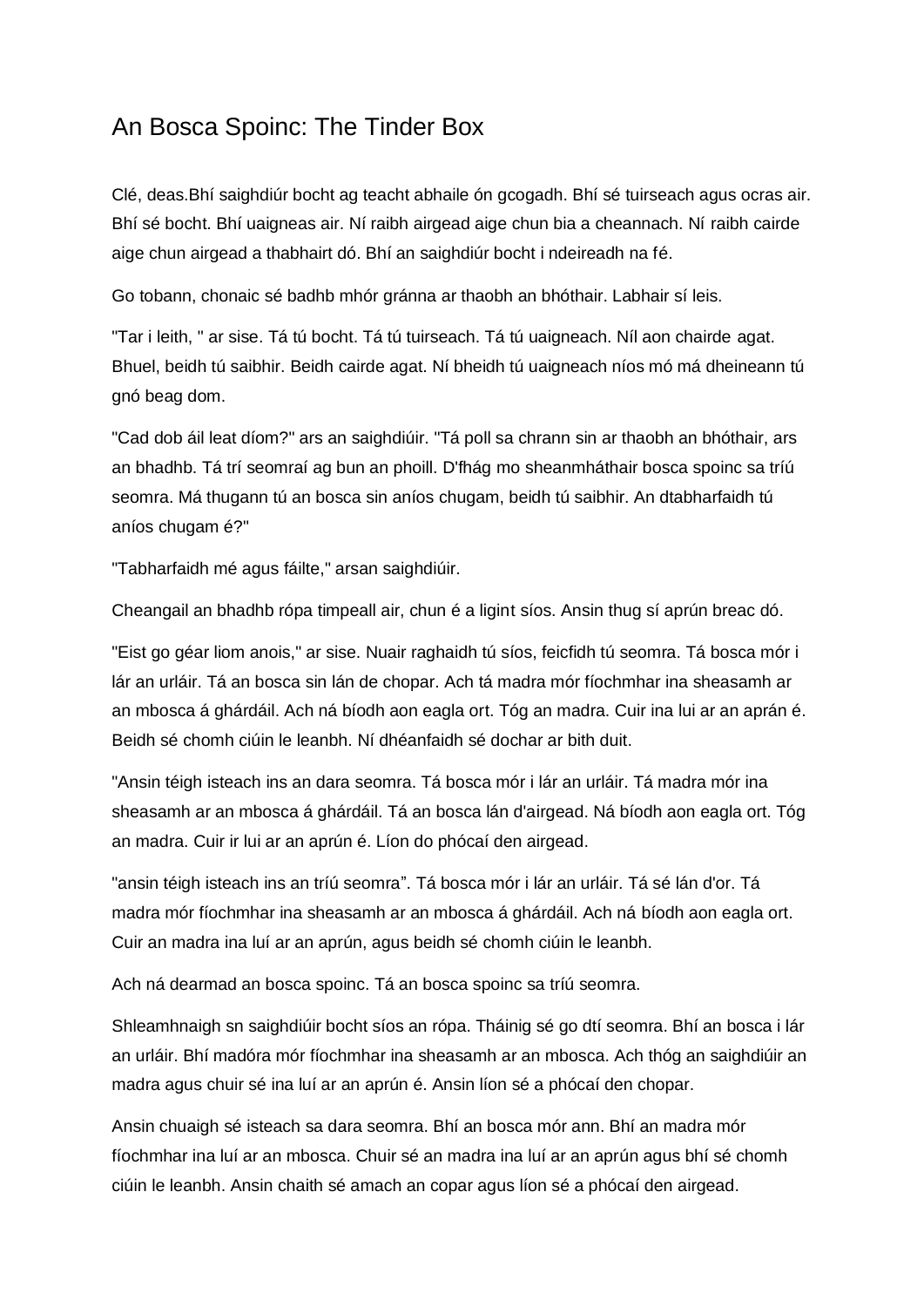Ansin chuaigh sé isteach sa tríú seomra. Bhí bosca mór i lár an urláir. Bhí madra mór fíochmhar ina sheasamh ar an mbosca; agus bhi an bosca lán d'ór.

Thog an saighdiúr an madra. Chuir sé ina lui ar an aprún. Chaith sé amach an t-airgead a bhí ina phócaí, agus líon sé phócaí den ór buí. Ansin rith sé amach go dtí bun an phoill. Rug sé ar an rópa agus tharraing an bhadhb aníos é.

"Cá bhfuil an bosca spoinc?" arsan bhadhb?

"O; arsan saighdiúr", dhein mé dearmad air. Ach gheobhaidh mé duit é.

Shleamhnaigh sé síos arís agus fuair sé an bosca spoinc, agus thug aníos é.

"Cad chuige an bosca seo?" ar seisean. Ach d'árdaig an bhadhb slat draíochta chun é a bhualadh léi. Bhí an saighdiúr níos tapúla ná í afach. Tharraing sé a chlaidheamh agus bhain sé an ceann dí.

Bhí sé saibhir ansin. Cheannaigh sé teach álainn. Bhí cairde aige Bhí bia breá aige. Bhí cóiste agus capaill aige. Bhí sé sona sásta. Ach níor dhein sé dearmad ar na bochta. Thug sé a lán airgid dona bocht

Ach tháinig lá nuair nach raibh pingin fágtha aige. Bhí air gach rud a dhíol. Ní raibh aige ansin ach seomra beag bocht; leapa bheag bhocht cathaoir bheag bhriste. Bhí air a bhróga a dheisiú. Bhí air paiste a chur ina chóta. Bhí sé bocht, Bhí uaigneas air arís.

Ach chuimhnigh sé ar an mbosca spoinc. Dúirt sé leis féin go mbeadh gal tobac aige.

Chuir sé spréach sa bhosca; agus láithreach, sheas an chéad mhadra ós a chomhair amach.

"Cad dob áil leat díom? arsan madra".

Faigh airgead dom arsan saighdiúr. Láithreach bhí mála Óir áir ar an urlar os a chomhair amach. Bhí sé saibhir arís. Chuala sé lá go raibh banphrionnsa álainn i bpriosún toisc nach bpósfadh sé cara lena hathair. Chuir sé spréach sa bhosca spoinc. Agu láithreach sheas an madra os a chomhair amach.

Faigh an bhanphrionnsa, arsan saighdiúr. D'imigh an madra go dti an priosún láithreach, agus d'fhill sė leis an mbanphrionns ar a dhroim. Thug an saighdiúr póg dí, agus thóg an madra abhaile í. Ansin, gac oíche, thugadh an madra an cailín go dtí teach an tsaighdiúra.

Ach oíche amháin, chonaic seirbhíseach an madra, agus an cailín ar a dhroim. Dinnis sí an scéal don rí. Dúirt an rí léi an madra a leanúint.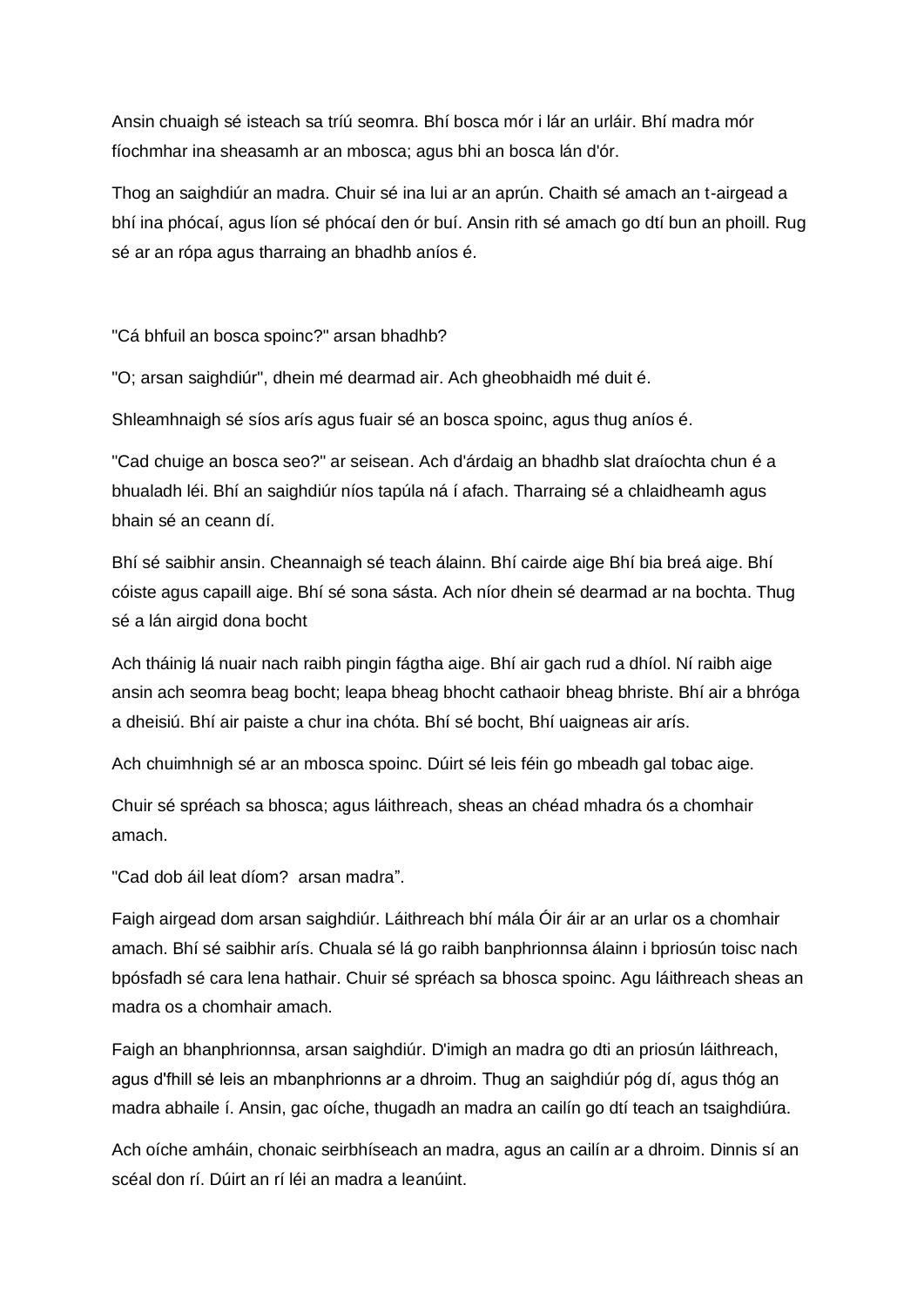Lean sí é. Chonaic sí an teach inar fhág sé an cailín, agus chuir sí x mór air.

Ach chonaic an madra an X mór, agus chuir sé X mór ar gac aon teach san áit, i dtreo nach naithneodh aon duine teach a mháistir.

Ach bhí an bhanríon níos cliste ná an rí. Fuair sí mála coirce. Chuir sí poll beag bídeach ann. Cheangail sí an mála de éadach an chailín.

An oíche sin, thóg an madra an cailín go dtí teach an tsaighdiúra; ach mo léan! D'fhág sé líne de ghráinne coirce ina dhiaidh. Lean an rí agus a shaighdiúirí an líne, agus thàinig siad go dtí teach an tsaighdiúra. Rug siad air agus chuir siad i bpriosún é.

Daoradh chun a chrochta é. Ach nuair bhí sé ar tí a chrochta, agus an rópa ullamh dó, D'iarr sé cead gal tobac a chaitheamh. Tugadh cead dó. Chuir sé spréach sa bhosca. Agus láithreach, sheas na tri madraí os a chomhair amach.

Cad dob áil leat dínn, arsa na madraí. Sábhálaigí mé, arsan saighdiúr. Agus láithreach, léim na madraí ar an rí agus ar na saighdúirí agus chaith siad san aeir iad.

Ansin, dhein na daoine rí den saighdiúr. Phós sé an bhanphrionnsa; agus mhair siad go sona sásta ón lá sin amach.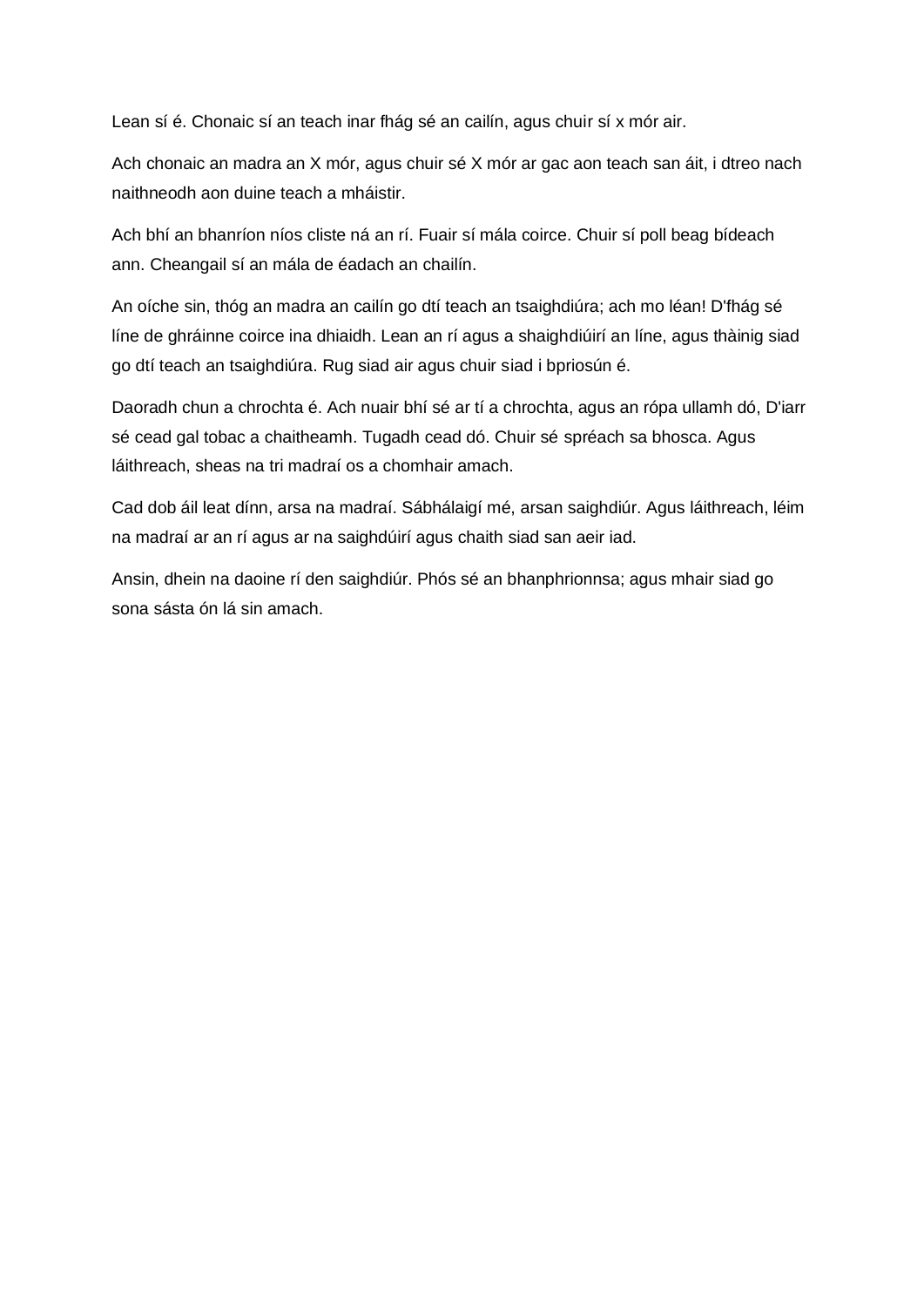# <span id="page-16-0"></span>An Lacha Ghránna

Bhí an Mháthair Lacha ina suí ina nead in aice leis an lochan

I gclós na feirme. Bhí sí sona sásta. Bhí a fhios aici go mbeadh na lachain óga ag teacht amach as na h-uibhe a bhí fúithi gan mhoill.

Bhí sceitimíní uirthi lá amháin nuair a chuala sí an cnag, cnag cnag. D'fhan sí gan cor aisti, go dtí gur briseadh plaosc uibh, agus léim lacha beag óg amach ins an nead. Neomad ina dhiaidh sin léim lacha beag eile amach as plaosc eile agus i gceann tamaill, bhí sé lachain óga buí faoin lacha. Bhí sceitimíní uirthi cinnte.

Ach bhí ubh amháin fós gan briseadh, agus shuigh an Mháthair Lacha sios arís chun an lacha óg dheireannach a ligint amach.

Tháinig na h-ainmhithe agus na h-éin go léir a bhí sa chlós chun féachaint ar an ubh mhór a bhí fós gan briseadh. Dúirt Sean Lacha go mba ubh turcaí í. Ach ní raibh aon ainmhí cinnte cad é an saghas uibh bhí ann.

Ar deireadh, briseadh an plaosc mór, agus léim lacha mhór ghránna amach as an an nead. Bhí díomá ar an Máthair Lacha, agus bhí ionadh ar na lachain óga eile. Bhí ionadh ar gach aon ainmhí agus ar gach aon duine a ohonaic i.

Thóg an Mháthair Lacha a hál o dtí an lochán; agus is í a bhí brodúil astu - ach amháin as an lacha mhór ghrána. Bhí náire uirthi faoin lacha mhór ghránna, mar bhí na h-éin agus na h-ainmhithe go léir ag magadh fúithi.

Ansin thóg an Mháthair Lacha a h-ál go dtí clós na feirme. Níor mhaith le Bainríon Na Lachan an lacha mhór ghránna. Bhí sí an-mhíshásta déi. Agus thosaigh an lacha mhór ghránna ag gol. Bhí brón agus uaigneas uirthi, ní nach ionadh. Thosaigh na cearca á gobadh, agus á crá; agus ní raibh aon chara aici. Ar deire shocraigh sí ar imeacht léi ón gclós.

D'éirigh sí san aer, agus d'eitil sí suas thar an gclaí. D'eitil sí suas san aer agus ar aghaidh léi go dtí gur tháinig sí go dtí lochán go raibh lachain fiáine ina gcónaí air. Bhí si sona sásta ansin. Bhi bia aici, agus ní raibh aon duine ag cur isteach uirthi.

Ach nuair a tháinig an Fómhar, d'imigh na lachain fiáine. Bhí a fhios acu go raibh an geimhreadh agus an sioc agus an sneachta ag teacht. Bhí a fhios acu nach mbeadh teas ná bia san áit.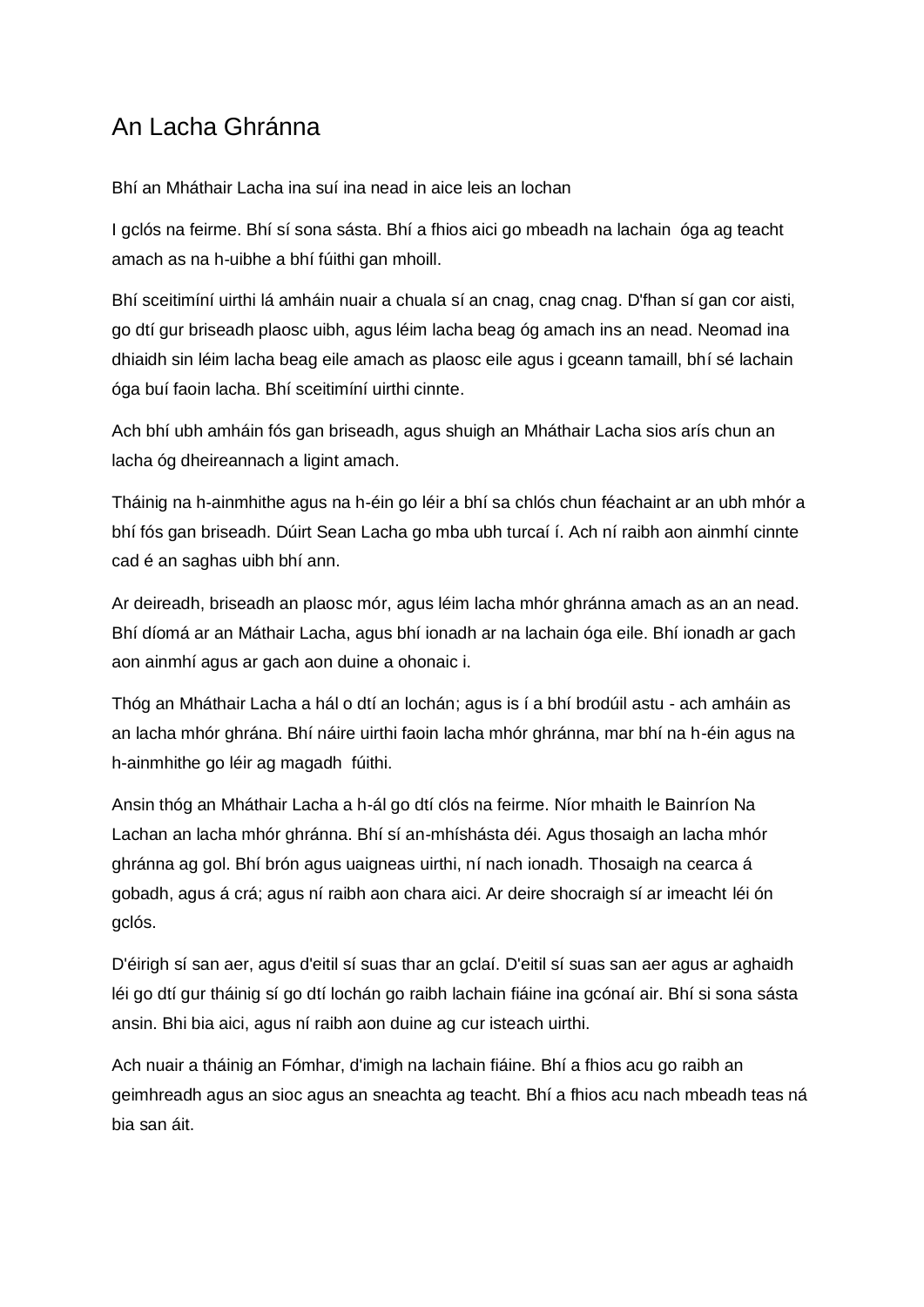Bhí uaigneas ar an Lacha Mhór Ghránna. Ach lá amháin tháinig ealaí móra áille go dtí an lochán Bhí an lacha mhór ghránna in éad leo nuair a chonaic sí dath na gcleiti, agus grástúlacht na muinél, agus grástúlacht na gluaiseachta a bhí fúthu. Da bhreá lei a bheith ag féachaint orthu. Ach d'imigh siad, agus bhi uaigneas uirthi aris.

Tháinig an geimhreadh, agus tháinig an sioc agus an sneachta. Bhi leac oighir. Bhi an lochan reoite. Bhí ar an Lacha a bheith ag snámh chun áit bheag san lochan a choimead glan on leach oighir gan stad ach i ndeire na dála, bhí an lochan go léir clúdaithe le leach oighir.

Bhí an scéal go holc ansin. Ni raibh aon bhia le fail ag an Lacha Mhór

Ní raibh aon chara aici; agus d'eitil si suas ins an aer chun lóistín éigin a fháil i gcomhair an gheimhridh.

Chonaic sí bothán beag bocht. D'eitil sí anuas. Chonaic sí poll sa doras - poll le haghaid cait a bhi ann. D'fhéach sí isteach. Chonaic sí an seanbhean bhocht istigh. Chonaic sí cat, Chonaic sí tine. Bhí ocras agus uaigneas agus fuacht uirthi. D'ealaigh si isteach sa teach beag bocht.

Bhí ionadh ar an mbean nuair a chonaic sí an lacha mhór ghránna ag teacht isteach tríd an bpoll. Bhí áthas uirthi leis. Cheap si so mbéarfadh an lacha uibhe di. Mar sin, thug sí bia dó, agus dhein sí nead deas dó. Ní raibh áthas ar an gcat, áfach. Bhí éad air. Bhí sé in éad leis an lacha. Agus bhí éad ar an gcearc: bhí cearc ag an mbean leis Ach bhi eagla ar an gcat, agus ar an gcearc cur isteach ar an lacha. Bhí eagla orthu go mbuailfeadh an bhean iad.

Ach níor rug an lacha aon ubh, agus bhí an bhean ar buile. Dúirt sí léis féin go maródh sí an lacha, agus go mbeadh dinnéar breá áici. Bhí an cať sásta anois. Bhí an chearc sásta. Ach ní raibh an lacha sásta. Bhí eagla air; agus lá amháin, nuair do thóg an bhean scian mhór as an tarracáin, bhí a fhios aige cad a bhí i ndán dó. Rith sé an doras amach, d'éirigh sé san aer, agus d'eitil sé thar náis go dtí an lochán. Lean an bhean é, ach ní raibh sí ábalta teacht suas leis, agus chuaigh sé slán,

Bhí an t-earrach ag teacht. Bhí an aimsir bhreá ag teacht. Bhí bia le fáil arís sa lochán agus ar an talamh, agus tháinig na healaí thar n-ais go dtí an lochán. Chonaic an lacha ag teacht iad. Bhí eagla uirthi nuair a chonaic sé na h-éin mhóra dhathúla ag teacht anuas ar an lochán. Cheap sé go raibh siad ag teacht anuas chun é a mharú, toisc go raibh sé gránna.

Is fearr dom bás a fháil anois, ar seisean ná a bheith ag rith agus ag teicheadh ó dhaoine agus ó ainmithe. Fanfaidh mé anseo, agus ligfidh mé dóibh mé a mharú.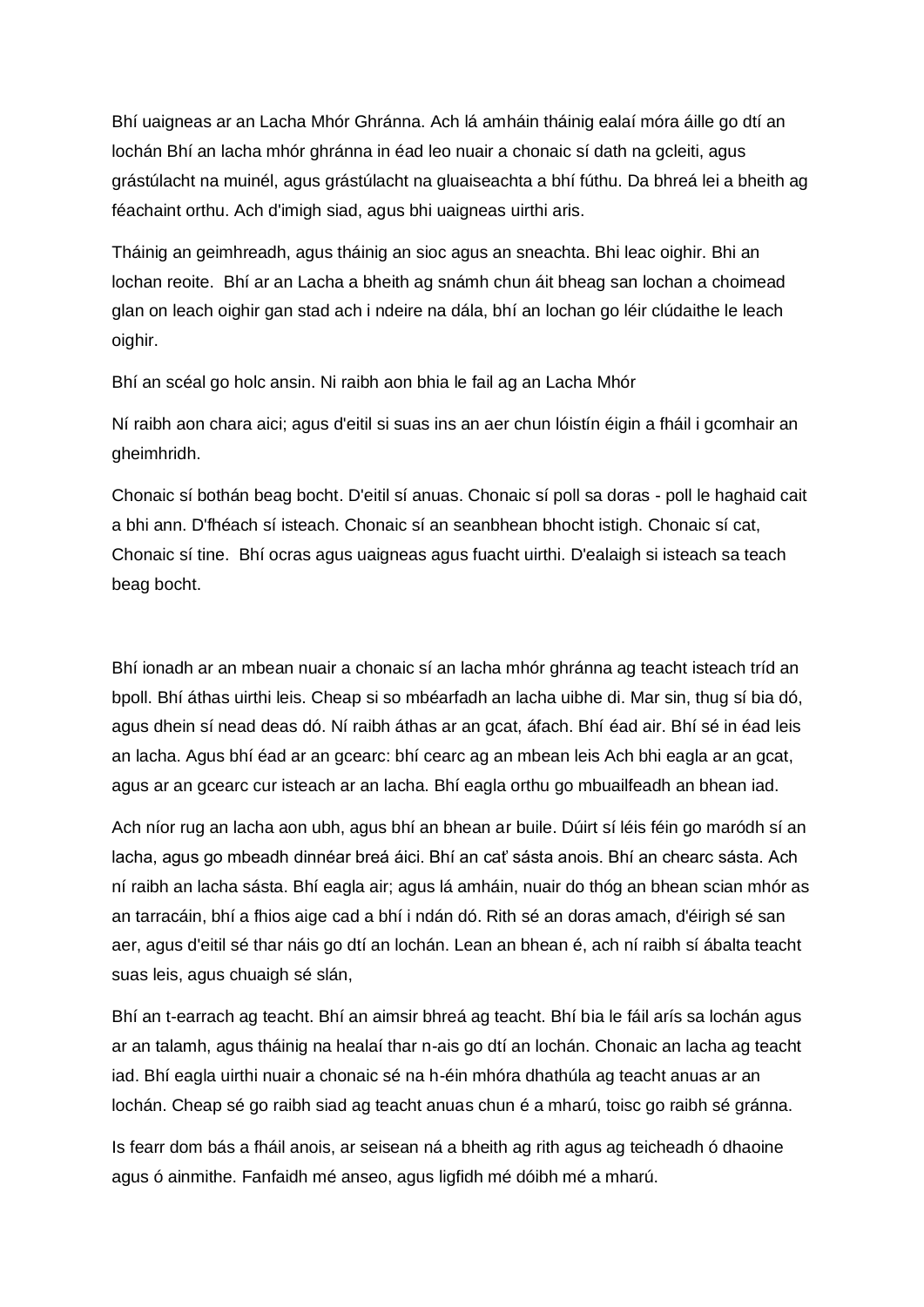Chrom sé a cheann le náire agus le h-eagla. Ach nuair chrom sé a cheann, chonaic sé a scáth ins an uisce. Agus nach air a bhí an t-ionadh agus an t-áthas nuair a chonaic sé gurbh eala mór dathúil é.

Bhí áthas mór ar na h-ealaí nuair a chonaic siad é. Ní fhaca siad eala riamh roimhe sin a bhí chomh hálainn leis. Tháinig siad timpeall air, agus chuir siad coróin ar a cheann, agus dhein siad é a chorónú ina rí ar na h-ealaí go léir

Bhí áthas mór ar an Lacha Ghránna, a bhí anois ina eala álainn, agus ina rí; agus mhair sé go sona sásta ón lá sin amach.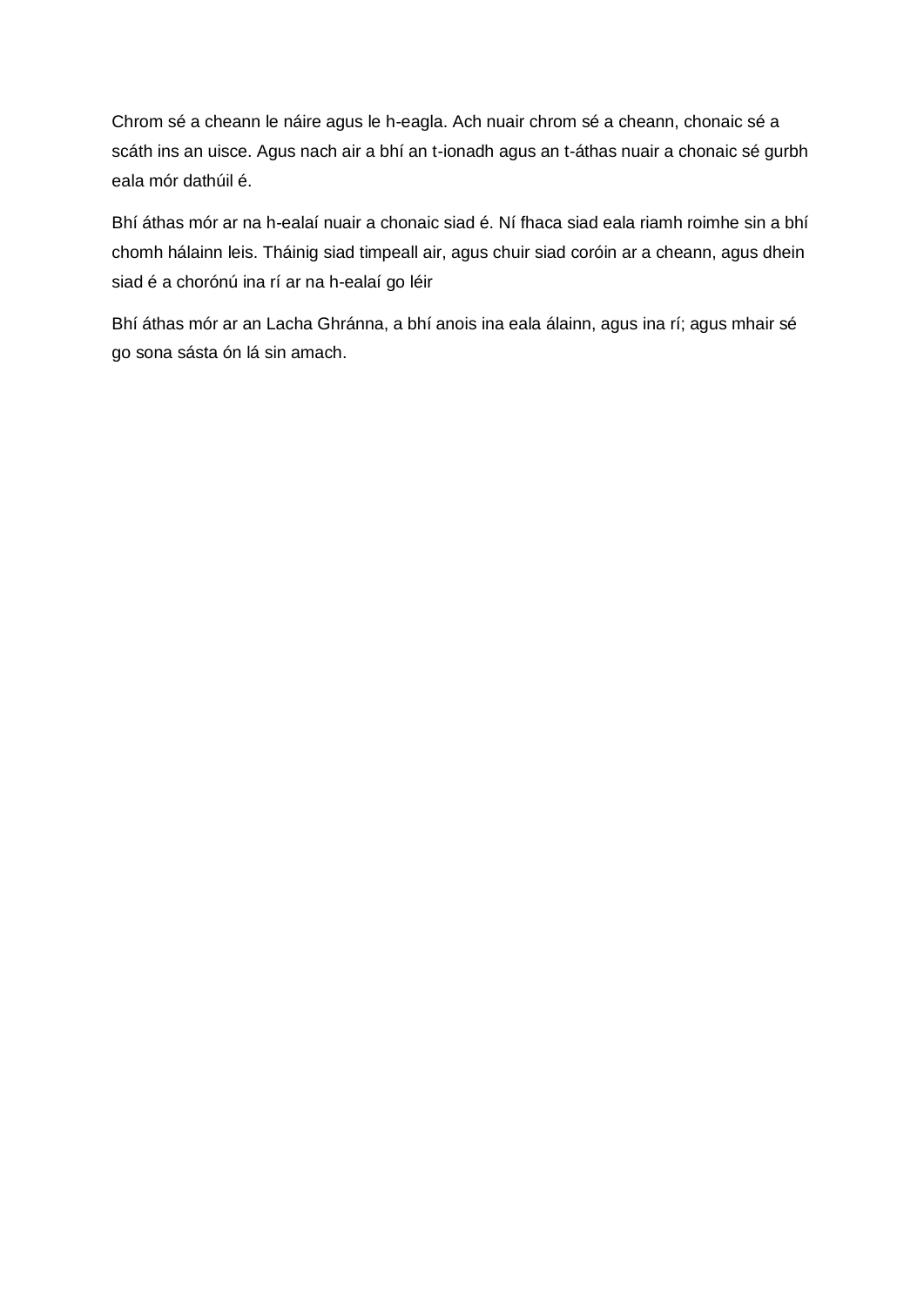# <span id="page-19-0"></span>Léigheasann Íosa an Fear a bhí dall

- 1. Nuair a bhí Íosa ag dul amach as an Teampall lá, chonaic sé fear a bhí dall ón mbroinn.
- 2. D'fhiafraigh duine dena deisciopbil de Íosa cad ina thaobh go raibh an fear dall. Ar dhein sé peacadh, d'fhiafraigh an deisciopbal. Nó ar dhein a thuismitheoirí peacadh?
- 3. D'fhreagair Íosa. Ní dhearna sé peacadh, agus ní dhearna a thuismitheoirí peacadh. Tá sé dall i dtreó is go mbeidh obair Dé le feiceáil ann. "An fhaid is atá mise ar an saol seo, is mise solas an tsaoil," arsa Iosa
- 4. Leis sin, chaith sé seile ar an dtalamh, agus dhein sé cré leis an seile.
- 5. Ansin, chuir sé an chré ar shúile an fhir. Ansin dúirt Íosa leis an fear nigh tú féin I linn Siloam,
- 6. Gan ceist a chur, gan focal a rá, d'imigh an fear go dtí an linn. Bhí a fhios aige gurbh é Íosa a labhair leis
- 7. Chreid sé in Íosa, agus thóg sé roinnt uisce as an linn
- 8. Agus é ar crith le sceitimíní, nigh sé an chré as a shúilibh.
- 9. Ar an toirt bhí radharc na súl aige. Den chéad uair bhí sé ábalta a chathair a fheiceáil, agus na daoine a bhi timpeall air. Den chéad uair, bhí sé ábalta a theach féin agus a mhuintir féin a fheiceáil.
- 10. Bhrostaigh an fear abhaile go dtí a athair agus a mháthair. Nuair a chonaich na comharsain é dúirt siad: " Nach é seo an fear a bhíodh ina shuí ag iarraidh déirce?" Dúirt daoine gurbh é. Dúirt daoine eile narbhé, ach go raibh sé cosúil leis.
- 11.
- 12. Nuair a chuala an fear a bhí dall cad a bhí á rá ag na daoine labhair sé leo. Is mise an fear a bhí dall, ar seisean.
- 13. Conas a osclaíodh do shúile? d'fhiafraigh siad.
- 14. Do fhreagair sé: Dhein an fear darb ainm Íosa cré, agus chuir sé ar mo shúile i. Ansin dúir sé liom dul go dtí linn Siloam agus mé féin a ní ann. Nigh mé, agus bhí radharc im shúilibh. Cá bhfuil sé? d'fiafraigh na daoine, Níl a fhios agam, arsan fear.
- 15. Ansin do, thug na daoine go dtí na Fairisínigh é, de bhrí gur leisigh Iosa ar an Sabóla é. D'fhiarraigh na Fairisínigh de conas a leisigh Íosa é. Dúirt sé gur chuir Íosa cré ar a shúile, gus gur nigh sé iad, agus go bhfuair sé radharc ina shúil.
- 16. Bhí na Fairisínigh i bponc. Dúirt cuid acu: Ní teachtaire ó Dhia é seo, ní choimeádann sé an Sabóid go honórach. Agus dúirt cuid acu: Conas is féidir dó míorúiití a dhéanamh má is peacach é!
- 17. Cad an saghas duine é, DIfhiafraigh na Fairisínigh, nó cad is dóigh leat ?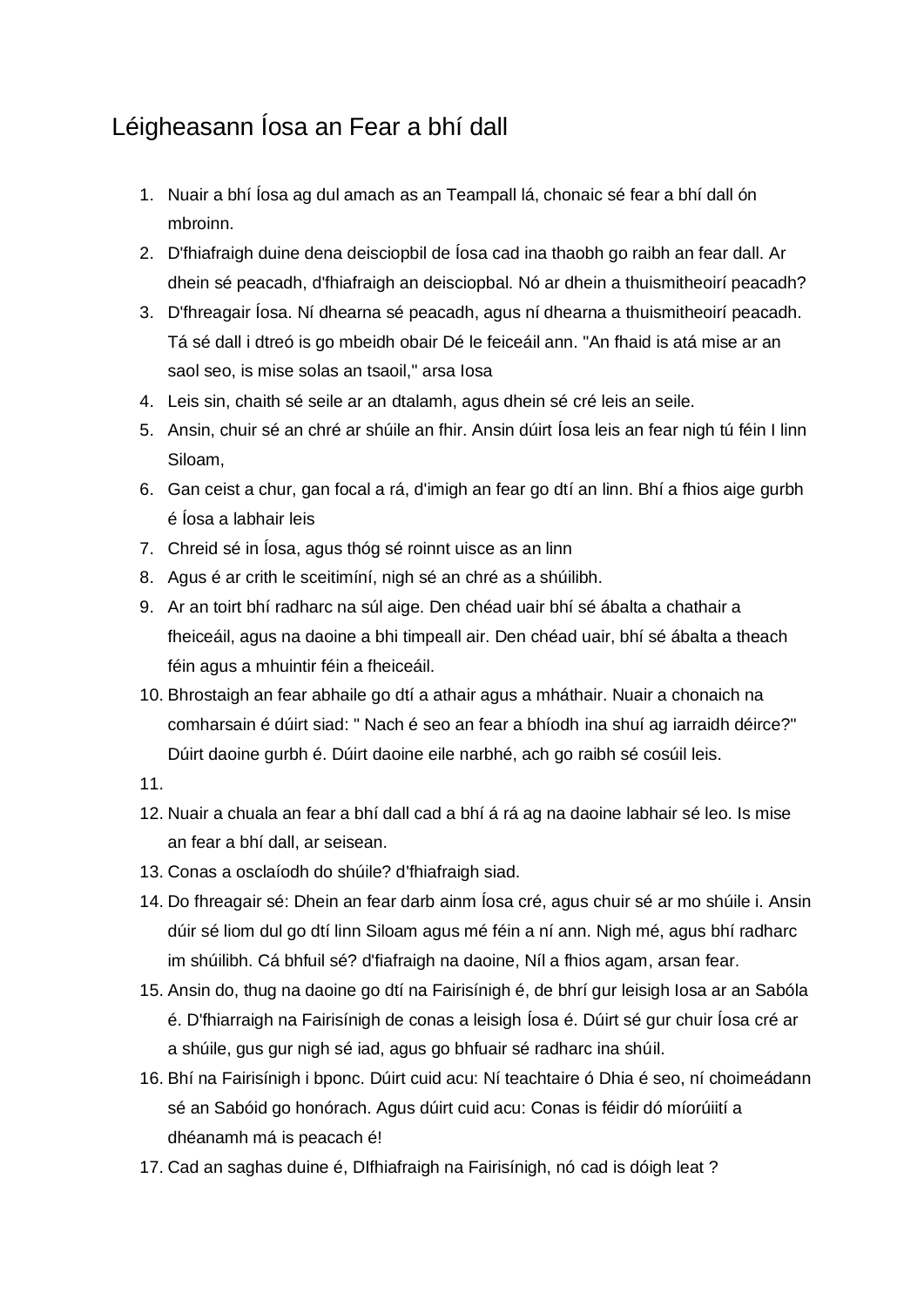- 18. Is faidh é, arsan fear.
- 19. Níor chreid cuid de na Fairisinigh go raibh an fear dall, agus ghlaoigh siad ar na tuismitheoiri agus chuir siad ceist orthu. "An é seo do mhac a bhí dall on mbroinn? Conas is féidir dó rudaí a fheiceáil anois?
- 20. Bhí eagla ar na tuismitheoirí roimh na Fairisínigh. Dúirt siad. Bhí sé dall ón mbroinn, ach níl a fhios againn conas a leiseaghad é. Tá sé fásta suas, Cuir ceis ar féin,
- 21. Ghlaoigh siad ar an bhfear a bhi dall. "Tabhair moladh do Dhia," arsa siad. Is peachach an fear seo a leigheas tú.
- 22. Níl a fhios agam an peacach é nó nach ea, arsan fear. Ach tá a fhios agam go raibh mé dall, agus anois tá a fhios agam go bhfuil radharc mo shúl agam
- 23. Cheistigh na Fairisínigh an fear arís faoin slí inar leiseadh é. Dúirt sé leo: Tá me tar éis an scéal go léir a innsint díbh cheana. Cad ina thaobh go gcaithiidh mé é a innint arís? Ar mhaith libh a bheith mar dheisciobail aige. Ach thug siad íde na muc is na madraí dó. "Nil aon aithne againn air, arsa siad.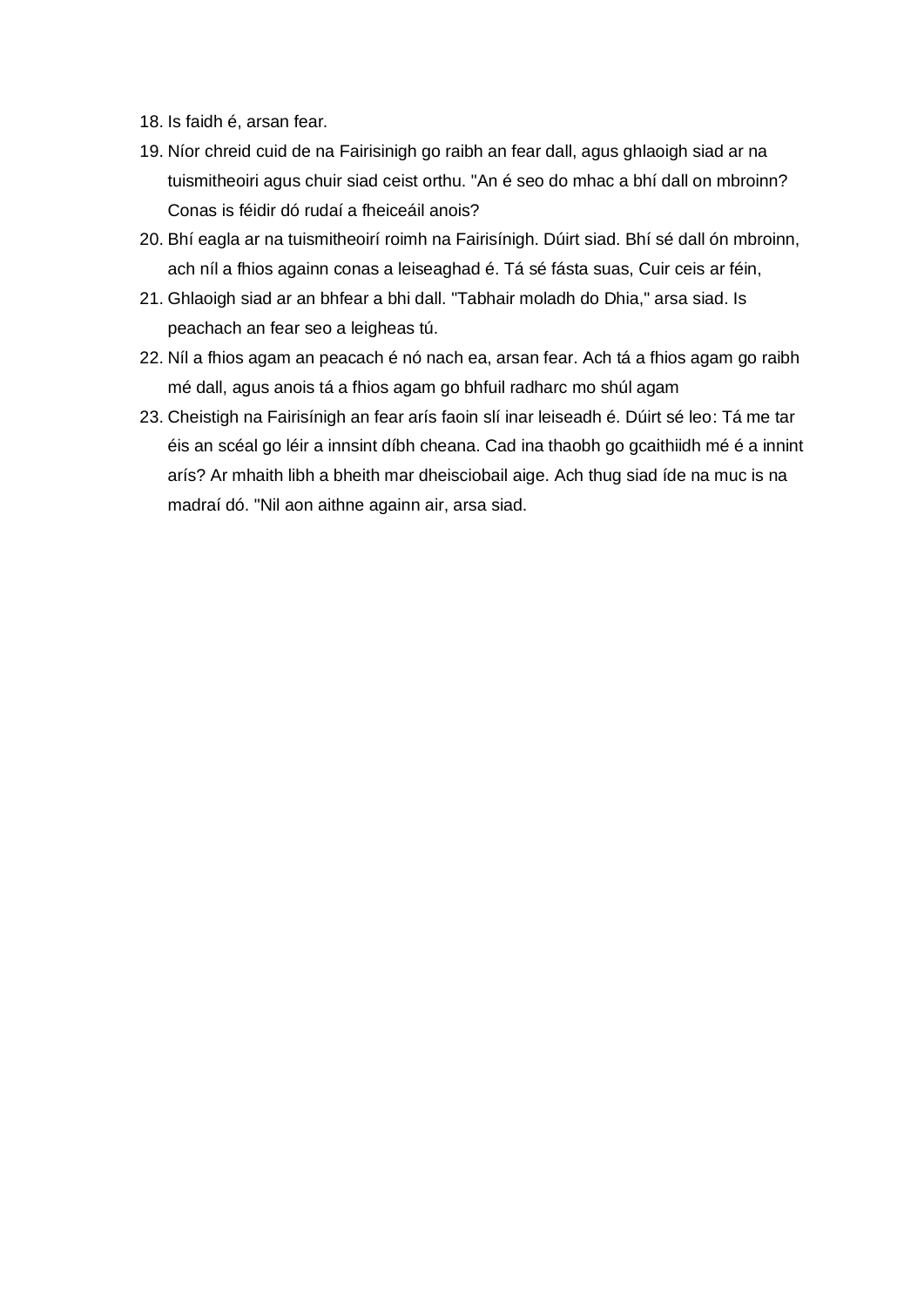### <span id="page-21-0"></span>Seán agus an Gas Pónaire

Bhí Seáinín agus a mháthair ina gcónaí i dteach beag bocht. Bha siad an-bhocht. Ní raibh aon airgead acu chun bia a cheannach. Ní raibh airgead acu chun éadach a cheannach. Ní raibh airgead acu chun an cíos a dhíol. Bhí eagla orthu go gcuirfí amach ar an mbóthar iad lá éigin.

Lá amháin tháinig an tiarna talún agus dúirt sé leo go gcuirfeadh sé amach ar an mbóthar iad muna ndíolfadh siad an cíos láithreach.

An oíche sin bhí Seáinín agus a mháthair ina suí sa chistin agus iad ag gol. O. a Sheáinín, arsan mháthair, Caithfidh tú an bhó bheag bhán a dhíol. Níl faic eile againn anois.

Lá ar na mhárach, d'éirigh Seáinín go luath. Rug sé ar an mbó bhán, Báinín, chuir sé adhastar uirthi, agus as go brách leis ar an aonach.

Faigh an luach is airde ar an aonach uirthi anois, " arsan mháthair. Gheobhaidh mé an luach is airde ar an aonach uirthi," arsa Seáinín.

Ba ghearr gur bhuail fear ait le Seáinín. Bhí éadach gioballach air, agus bhí máilín beag á iompar aige. "Cad atá uait ar an mbo?" arsan fear ait. "An luach is airde ar an aonach," arsa Seáinín. "Tabharfaidh mé an luach is airde ar an aonach duit," arsan fear ait. An bhfuil tú sásta.

"Tá mé sásta leis an luach is airde ar an aonach, " arsa Seáinín. "Seo duit, " arsan fear ait. Seo duit mála pónairí. "Mála pónairí." arsa Seáinín, Mála pónairí. An ag magadh atá tú. Mála pónairí, "arsan fear ait. Pónaírí draíochta, a Sheáinín. Ponairí Draíochta. Tá an luach is airde ar an aonach sa mhála sin."

"Ta mé sásta anois arsa Seáinín, agus thug sé an bhó don bhfear ait agus thug an fear ait an mála do Sheáinín. Léim an fear ait in airde ar Bháinín. agus as go brách leis.

Slán libh, arsa Seáinín. Slán leat arsan fear ait. Mú mú arsa Báinín. Agus d'imigh Seáinín abhaile agus é lánsásta leis féin. Ach ní raibh a mháthair sásta. Bhí sí ar dearg, buile. Thug sí buille do Sheáinín agus leag sí ar an dtalamh é. Ansin rug sí ar an mála, agus chaith si na pónairí amach an fhuinneog.

Ach baineadh preab as an mbeirt láithreach. Thosaigh na pónairí ag fás Suas, suas, suas a d'fhás siad. Suas thar díon an tí. Suas tríd na scamaill. Suas os cionn na scamaill.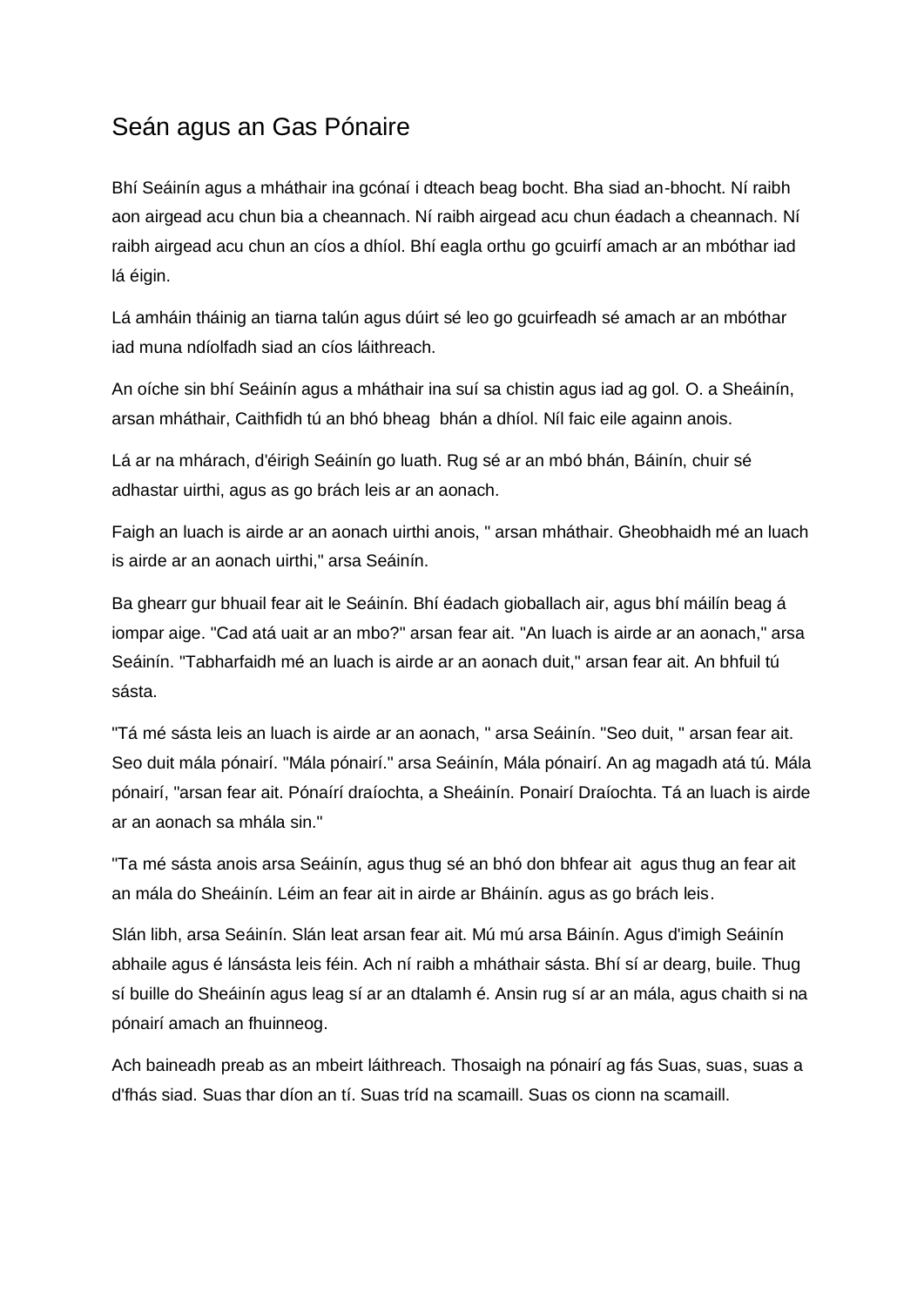Rith Seáinín amach. Rug sé ar an ngas a bhí ag d-ul suas tríd na scamail suas leis d'imigh sé suas ar nós moncai. Sues go dtí na scamaill. Suas tríd na scamaill; agus ansin chonaic sé uachtar na spéire, é deas, bog

Thosaigh sé ag siúl ar an spéir, agus ba ghearr go bhfaca sé cómhartha bóthar. Go Dtí Teach an fháthaiga, a bhí scríofa air. Agus ar aghaidh le Seáinín, agus ba ghearr go bhfaca sé teach an Fhathaigh amach roimhe.

Shiúl sé suas go dtí an doras, agus chnag sé air.

Ba ghearr gur osclaíodh an doras; agus tháinig eagla ar Sheáinin nuair a tháinig bean an Fhathaigh amach. Bhí sí chomh mór le teach, ach bhí sí deas cineálta, agus labhair sí go cneasta le Seáinín. Bhi áthas uirthi é a fheiceáil, mar ní raibh aon pháistí aici féin, agus bhí sí uaigneach ó bheith ina haonar sa teach.

Thug sí Seáinín isteach, agus thug sí béile breá dó. Thug sí tae is arán is císte milis dó. Thug sí milseáin agus uachtar reoite dó. Bhí áthas ar Sheáinín, mar bhí ocras agus tart air.

Bhí siad ag caint lena chéile ansin, ach go tobann stadh siad. Chuala siad an Fathach ag teacht. Bhí eagla ar Sheáinín, agus bhí eagla ar bhean an fhathaigh. Bhí a fhios aici go maródh an Fathach an buachaill dá bhfeiceadh sé é.

Ach shocraigh sí go gcuirfeadh sí i bhfolach é. Ní raibh aon rud san oigheann. Bheadh an buachaill sábháilte istigh ansin. Mar sin, chuir si Seáinín isteach san oigheann, agus dhún sí an doras. Ach níor dhún sí ar fad í; agus bhí radharc maith ag Seáinín ar a raibh ar siúl sa chistin.

Tháinig an Fathach isteach. Bhí sé chomh mór le sliabh. Bhí ocras air agus d'ith sé béile mór. Dith sé bó iomlán, agus d'ol sé seacht mbuicéid bainne, agus d'ith sé ualach mór prátaí.

Ansin shuigh sé síos agus thosaigh ag comhaireamh a chuid óir. Bhí óir i ngach áit; agus ba bhreá leis a bheith á gcomhaireamh.

Ach tháinig tuirse air tar éis tamaill, agus thit a choladh air. Bhí Seáinín ag féachaint air, agus thóg sé an deis nuair a bhí an fathach ina chodladh go sámh. Rith Seánín amach. Sciob sé mála mór óir; agus as go brác leis.

Rith sé go mear go dtí an gas pónaire. Rug sé air, agus shleamhnaigh sé anuas go tapaidh.

Bhí áthas agus iontas ar a mháthair nuair a chonaich si é; agus bhí sceitimini uirthi nuair a chonaic si an mála óir.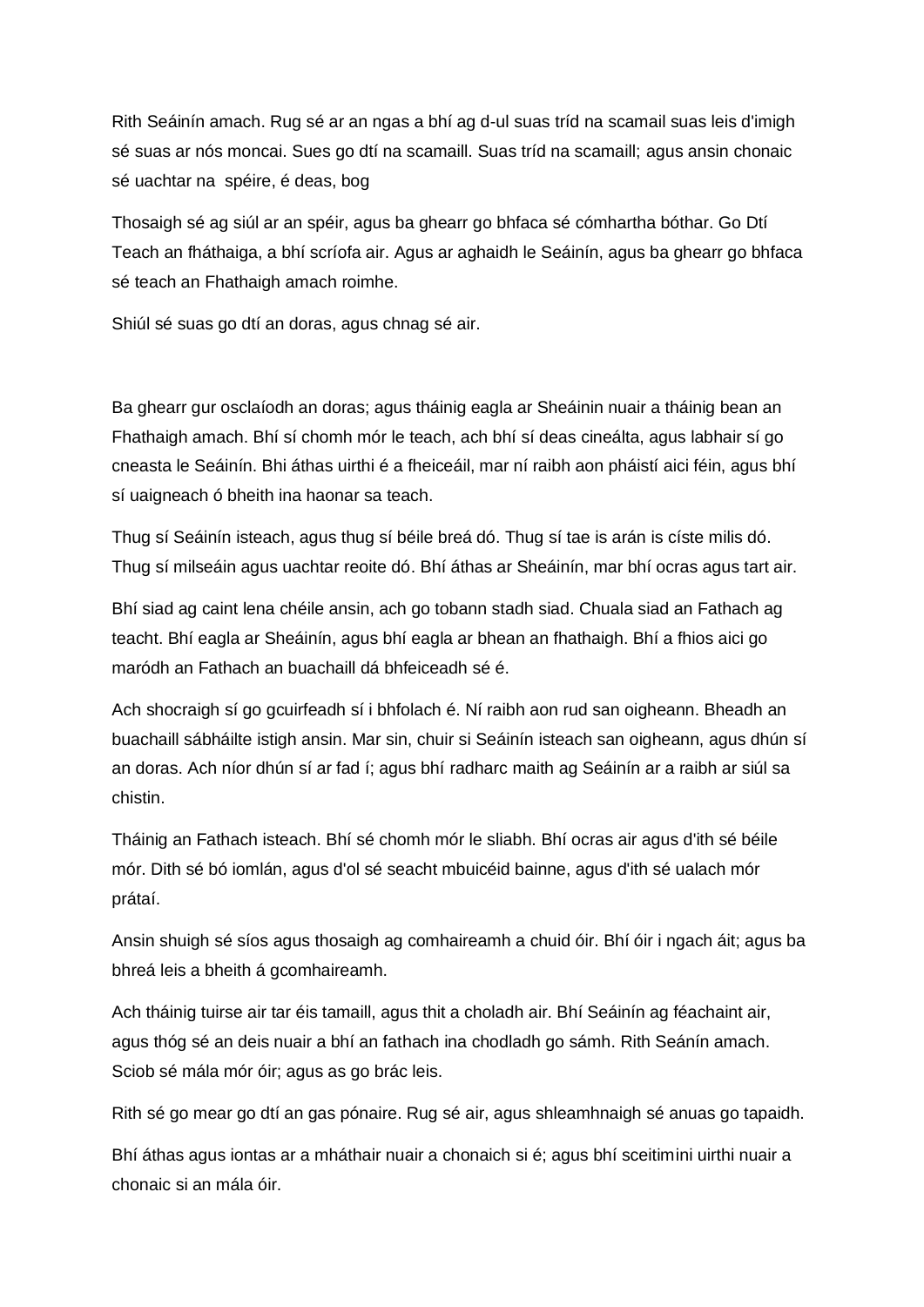Bhí siad saibhir anois. Cheannaigh siad bia agus éadach. Cheannaigh siad bó agus dhíol siad an cíos. Bhí saol breá acu.

Ach d'imigh an t-airgead, agus lá amháin bhí brón agus briseadh croí ar an máthair nuair a fuair sí amach go raibh an mála follamh.

Ach ní raibh brón ar Sheáinín. Bheadh sé ábalta mála eile a fháil.

Rith sé amach sa chlós. Rug sé ar an ngas pónaire, agus suas leis ar nós moncai. Rith sé go dtí teach an Fhathaigh, agus d'fhéach sé isteach an fhuinneog. Bhí an Fathach istigh. Bhí cás ina láimh aige. Bhí cearc bheag bhán sa chás; agus bhí sí tar éis ubh mhór óir a bhreith. Goidfidh mé an chearc, arsa Seáinín. Ansin beidh ubh óir agam gach lá.

D'éalaigh sé isteach. Rug sé ar an gcearc, agus as go brách leis.

Bhí an Fathach ar dearg buile Lig sé béic as agus righ sé indiaidh Seáinín. Bhí sé ag teacht suas leis, agus cheap Seáinín go raibh a phort seinnte. Ach chabhraigh an chearc bheag bhán leis. Léim suas ar mo mhuin arsan chearc. Léim Seáinín suas ar mhuin na circe, agus d'eitil sí anuas go talamh go mear.

Rith an chearc isteach sa teach. Ach rith Seáinin go dtí an clós, agus fuair sé an tua. Ansin leagh sé an gas pónaire, díreach nuair a bhí an fathach réidh le teacht anuas.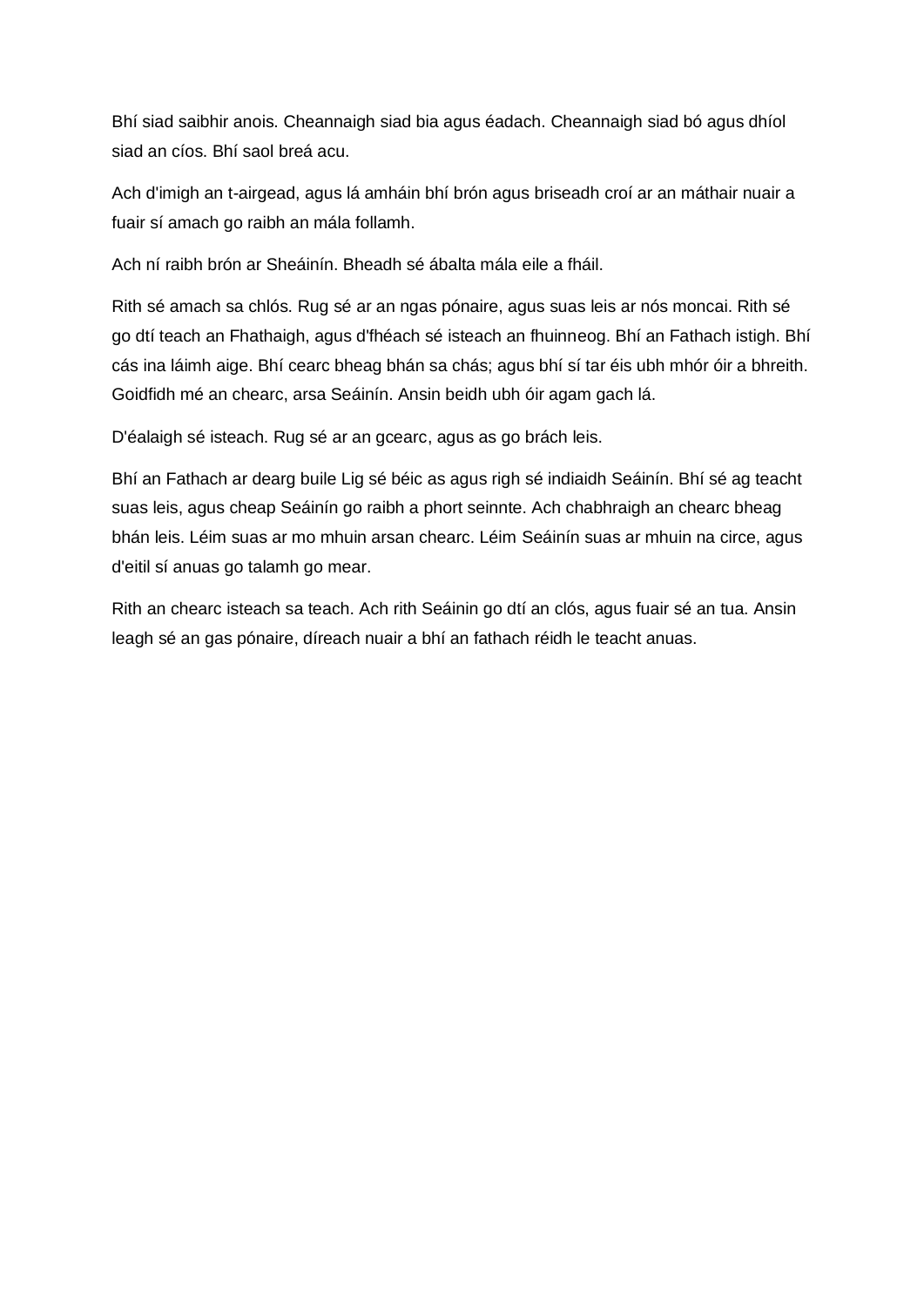# <span id="page-24-0"></span>An Ainnir agus An Beithíoch

Bhí ceannaí saibhir ina chónaí i mbaile mór fadó. Bhí iníom álainn aige. Bhí sí chomh hálainn sin gur tugadh an Ainnir mar leas-ainm uirthi.

Oíche amháin, chuaigh teach an cheannaí trí thine, agus dódh é. Bhí an ceannaí bocht ansin, agus bhí air teach beag a cheannach. Cheannaigh sé teach beag ar imeall foraoise, agąs chugiah sé féin agus a iníon chun cónaithe ann.

Bhí misneach ag An Ainnir, agus thug sí sólás agus misneach dó. Dheineadh sí obair an tí, agus dheineadh a hathair obair ar an bhfeirm bheag a bhí acu.

Is doíche, shuíodh siad cois na tine. Sheinneadh An Ainnir ar a gcruit, agus bhíodh a hathair ag éisteacht léi. Bhí saol sona acu

Lá amháin sa gheimhreadh chuaigh an t-athair go dtí an baile mór cun gnó éigin a dhéanamh, Bhí sneachta ar an talamh, agus nuair bhí sé ag teacht abhaile, chuaigh sé amú. Bhuail sé le mictírí, agus lean sé mar bhí ocras an domhain orthu.

Ar aghaidh leis an bhfear bocht ar a chapall ar nós na gaoithe, na mictirí ar a thóir. Ba ghearr gur tháinig sé go dtí caisleán mór i lár na foraoise. Rith an capall suas go dtí an geata; agus d'oscail an geata uaidh féin, agus chuaigh an capall agus an fear isteach. Dhún an geata uaidh féin nuair bhí siad istigh.

Bhí stábla mór sa chlós, agus bhí sé follamh. Chuir an ceannai an capall isteach ann. Bhí féar deas agus coirce ann, agus bhí an capali lán-sásta leis féin, mar bhí ocras agus tuirse air.

Chuaigh an t-athair isteach sa teach. Ní raibh aon duine le te feiceáil. Chuaigh sé isteach i seomra an bhia. Ní raibh aon duine ann, "Ba mhaith liom béile," arsan fear bocht. Agus ar an neomat bhí béile breá ar an mbord. D'ith sé a dhothain.

"Ba mhaith liom leapa, " ar seisean ansin, mar bhí tuirse air. Agus ar a neomat bhí leapa bhreá chompordach aigle. Chuaigh sé a chodladh, agus chodail sé go sámh.

Ar maidin bhí an sneachta imithe. D'ith sẽ bricfeasta breá, ansin chuaigh sé amach ins an gairdín breá a bhí ar chúl an chaisleám. Bhí bláthanna áille i ngach áit. Chonaic sé rós álainn, agus phioc sé é chun é a thabhairt abhaile dá iníon.

Ar an neomat sin, sheas Beithíoch gránna os a chonhair amach.

"Caithfidh tú bás a fháil toisc gur phioc tú an rós sin, " arsa an Beithíodh.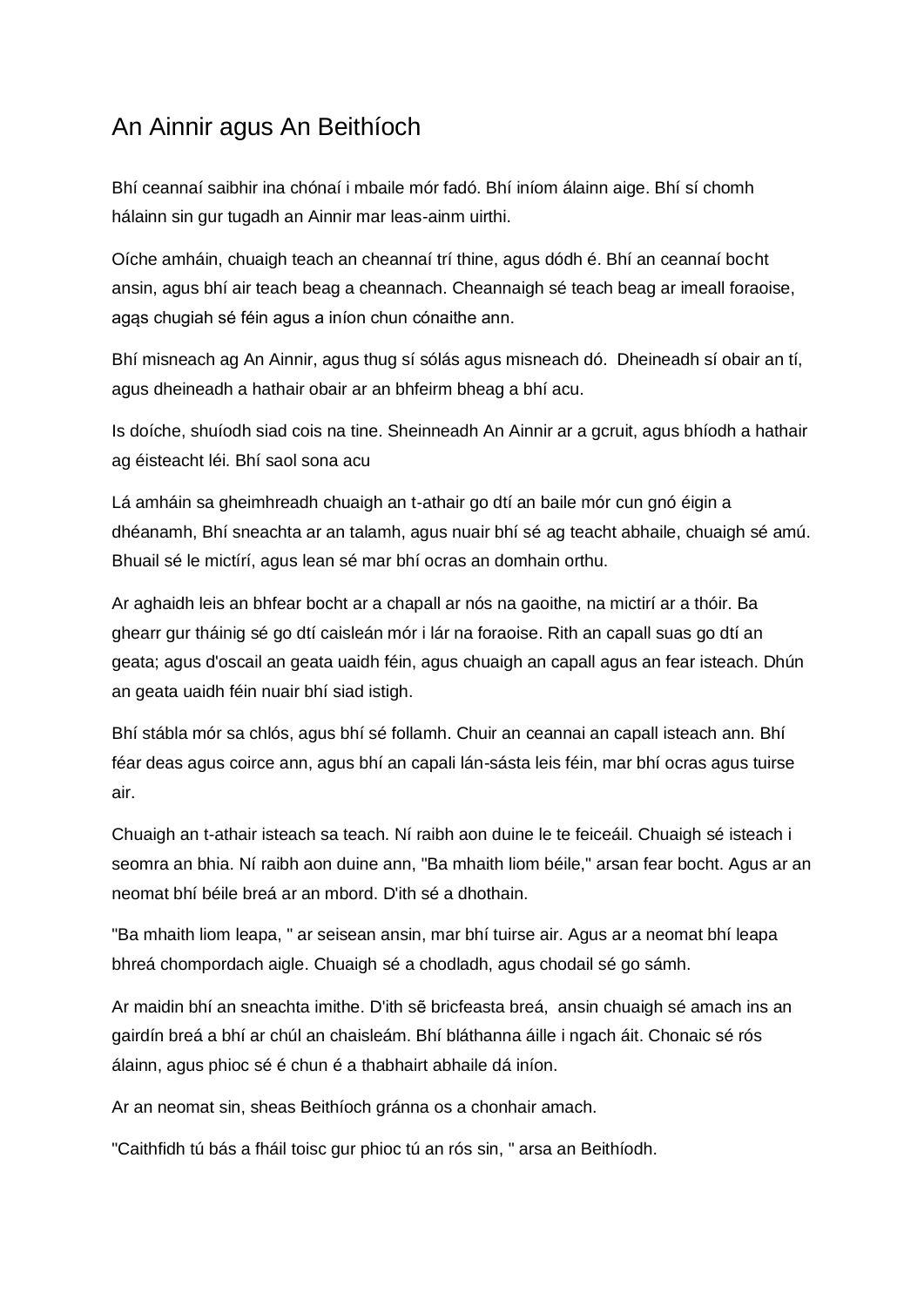"Ó, ná cuir chun báis mé," arsan t-athair. "Phioc mé an rós seo chun é a thabhairt abhaile dom iníon."

"Caithfidh tú bás a fáil, " arsan Beithíoch, muna dtiocfaidh ido iníon go dtí an caisleán."

D'imigh an t-athair abhaile, agus bhí brón mór air. Bhí áthas ar a iníon é a fheiceáil, ach bhí brón uirthi nuair a chuala sí an scéal agus dúirt sí léis féin go sábhalfadh sí a hathair. –

Bhí an oiche ag titim nuair shroich sí an caisleán. Bhí eagla uirthi nuair a chonaic sí an Beithíoch a bhí ag feitheamh léi. Thug sé go dtí a seomra í. Nuair a bhí sí ina haonar dimigh an teagla. Nuair a tháinig an Beithíoch idteach sa seomra tháinig eagla uirthi ariís.

"An bpósfaidh tú mé arsa an Beithíoch.

"Ó ní phósfaidh mé tú arsa an cailín. Tá tú ró ghránna".

Leig an Beithíoch osna as, agus dimigh as radharc.

D'hfan an Ainnir trí mhí sa chaisleán. Ní raibh aon eagla uirthi le linn an ama sin, agus gach tráthnóna thugadh an Beithíoch cuairt uirthi. Ach níor chuir sé aon eagla uirthi.

Ach bhí uaigneas uirthi, agus lá amháin, diarr sí ar an mBeithíoch leigint di dul abhaile chun a hathair a fheiceáil.

Thug an Beithíoch céad dí dul abhaile, agus thug sé fáinne draíochta di chun í a thabairt abhaile.

"Tar ar ais tar éis seachtaine, nó gheohaidh mé bás" arsan an Beithíoch nuair a bhí sí ag imeacht.

An lá ina dhiaidh sin bhí an Ainnir sa bhaile. Bhí áthas an domhain ar a hathair í a fheiceáil. Agus chaith siad seachtain iontach le chéile. Ach nuair bhí an tseachtain thart, ní dheacaidh. An Ainnir ar ais go dtí an caisleán. Níor mhaith léi a hathair a fhágáil ina aonar; agus dfhan sí seachtain eile.

Ansin, oíche amháin, nuair a bhí sí ina codladh, bhí sí ag brionglóid faoin Bheithíoch.

Cheap sí go raibh an Bheithíoch ag fáil bháis. Léim sí amach as an leapa. Chuair sí an fainne draoíchta ar a méar agus bhí sí sa caisleán díreach.

Bhí an áit ciúin. Ní raibh an Bheithíoch le feiceáil in aon áit. Bhí eagla uirthi. Cheap sí go raibh an Beithíoch marbh.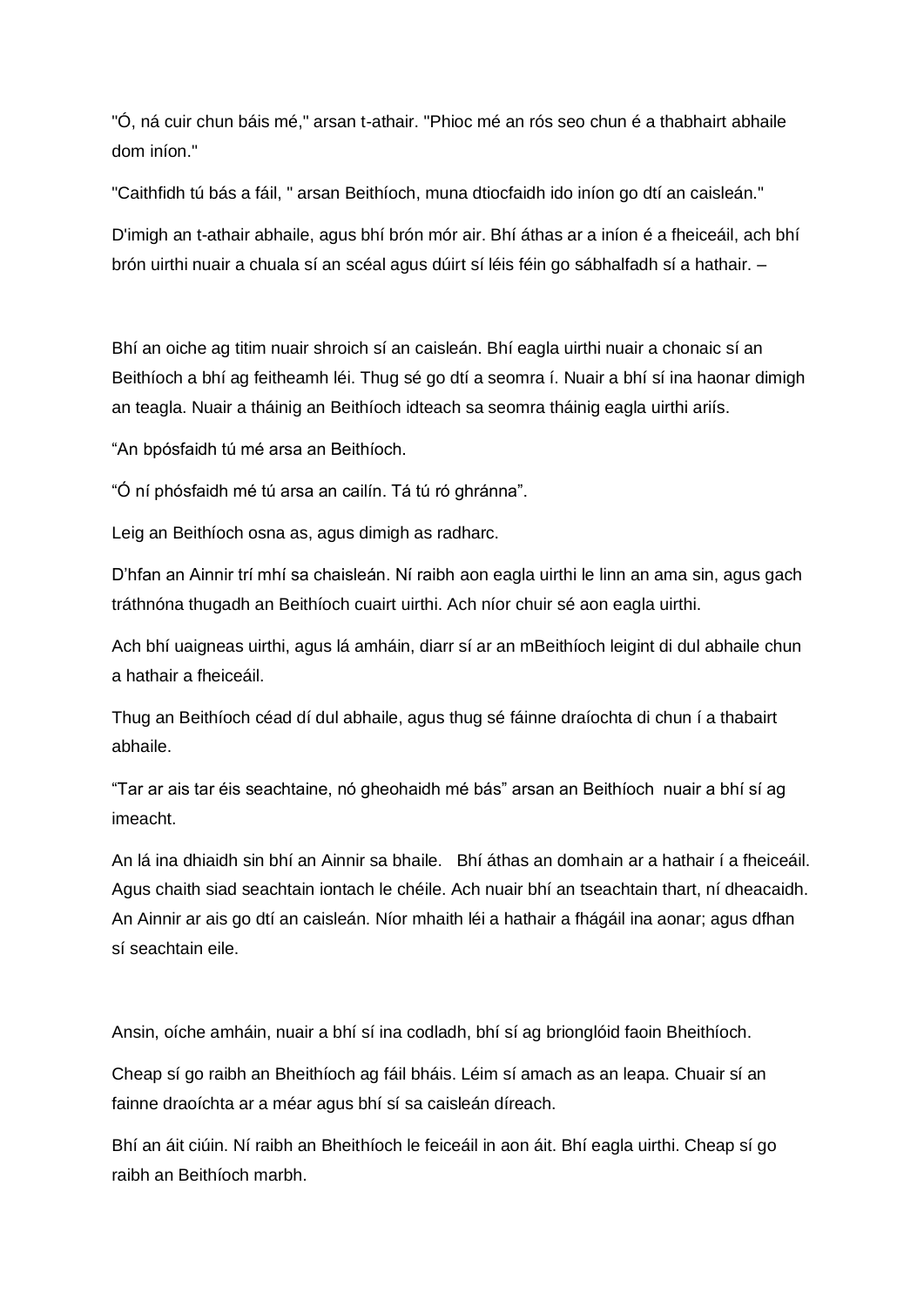Rith sí amach go dtí an gáirdín. Baineadh geit aisti nuair chonaic sí. An Beithíoch bocht ina luí ar an talamh, agus cuma an bháis air.

Bhí trua aici dó. Chrom sí síos agus thug sí póg dó. Ar an neomat, athraíodh é. D'Imigh crut an Bheithígh, agus ina áit bhí prionnsa óg álainn. Thit An Ainnir in ngrá léis. Agus ar ndóigh, bhí an prionnsa I ngrá leis. An Ainnir ón gcéad neomat a leag sé súil uirthi. Phós siad a chéile. Agus mhair siad go sona sásta ina dhiaidh sin.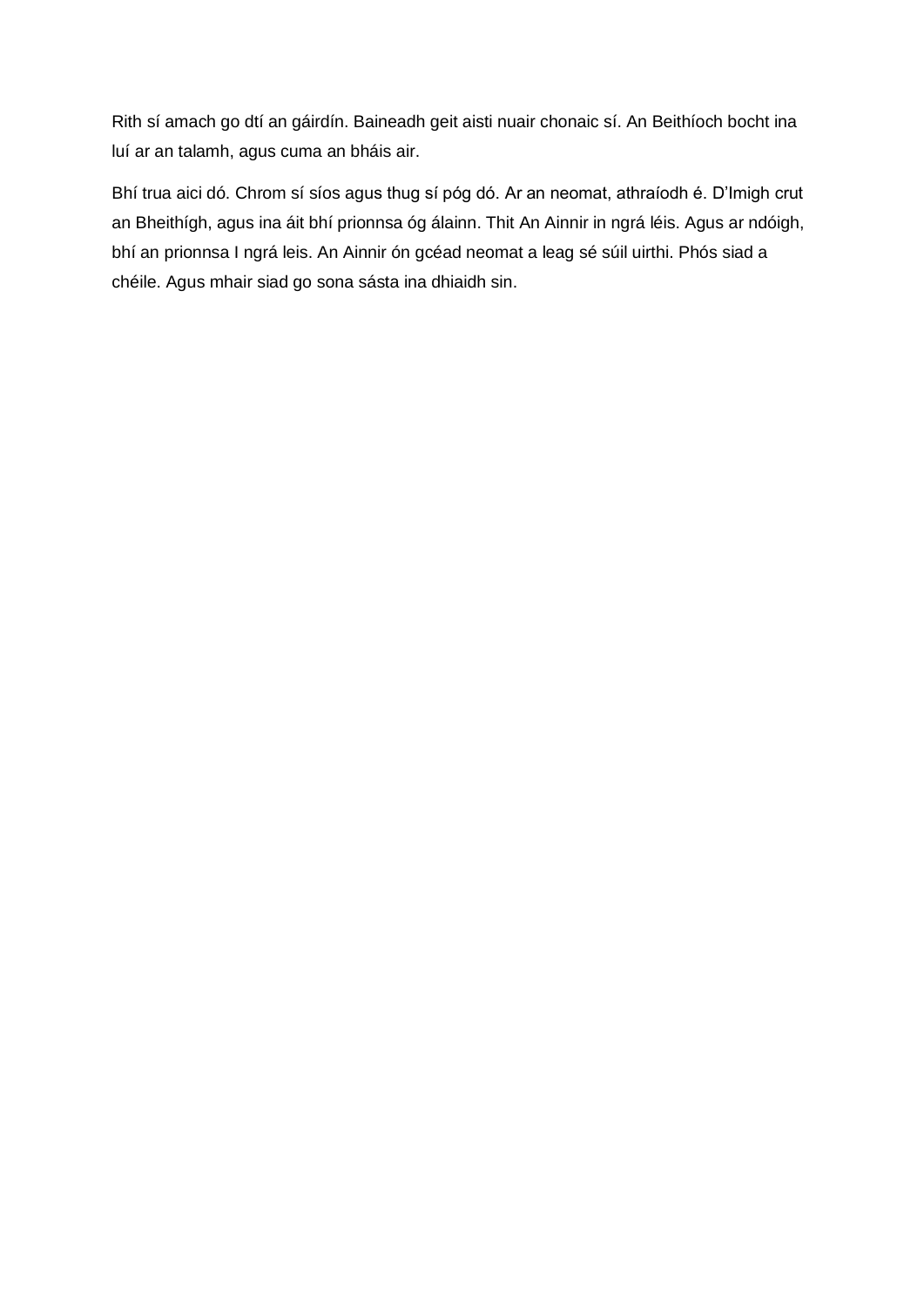# <span id="page-27-0"></span>Cuairt Ar An Siorcus

Frama (no pictiuir) a hAon

- Cad to againn anseo? Bíigí ag caint ar an bpictiúir. Chím beirt ag brostú go dtí an geata. Ní fheadar cé h-iad? B'fhéidir gur deirfiur agus dearthair iad. Cad is ainm dóibh? Tugaimís Nóra agus Peadar orthu. Déanfaidh mé cur-síos ar Nóra. Tá cóta deas uirthi. Tá sí ceann-nochtaite.
- Níi fheadar an bhfuil an siorcus tosnaithe fós.
- Seo , Maistir an fháinne. Ni fhada anois go mbeidh an siorcus ag tosnú. Déanfaidh mé cur-sios ar mháistir an fháinne. Tá sé gléasta go galánta.
- Tá sé ina scoth ceart. Chim an bláth san ar a chóta aige. Ta hata árd síoda ina láimh dheis agus fuip ina láimh clé. Ní fheadar an bhfuil na daoine ag bualadh bos.Tá an siorcus tosnaithe. Ta beirt i lár an fháinne - an fear láidir agus an fear grinn (ailteoir) Cad tá a dhéanamh ag an bhear laidir? Tá meachain troma arduithe thar a cheann aige. Tá aghaidh gruama ar an bhfear láidir.Tá an fear grinn in aice leis. Tá an fear grinn gléasta go hait. Tá an cóta ró-mhór do. Féach ar na láimhini. Féach ar an hata beag bideach.Déanfaidh mé cur-síos air. Ní fheadar cad is ainm do? Tugaimís Joey air. Níl aghaidh gruama air. Is dócha nach féidir leis (le Joey) na meachain troma d'ardu. Ní fheadar cad is ainm don fear láidir! Tugaimis Samson air.
- Is pictiuir deas é seo. Ta ban-mharcach anso. Ta si ag marcaiocht ar mhuin an chapaill bhain. Ta an cailin gléasta go hálainn. Ta gúna an-dheas uirthi. Ta go leor fringí sí ar an ngúna. ní fheadar an bfhuil eagla ar an gcailin. Ní docha go bhfuil. Ta taithí aici ar an gcapall so. Ta an capall ar sodar. Ni fheadar an bhfuil na daoine ag bualadh bos. (Ni fheicin an fáinne go leir. Ni fheicim ach cuid de).
- Cad tá againn anso? Elefant agus fear grinn (ailteoir). Ní fheadar cad tá á dhéanamh ag an bhfear grinn? Ní fheadar an bhfuil sé ag magadh faoi'n elefant. A leitheid d'eadaigh atá ar an bhfear ghrinn. Ta an cóta ró-mhór dó agus féach ar na bróga sin.
- Déanfaidh mé cur-síos ar an elefant. Tá sé ina shui ar bhosca.
- Ní fheadar an bhfuil an bosca láidir go leor chun é a choiméad suas.
- Ta croiceann garbh air.
- Ta tri beithir sa phictiuir seo. Chuala me scéal uair amháin faoi na Trí Beithir
- Ni hiad so na beithre a bhí sa scéal sin. Cad atá a dhéanamh ag an mBeithir i lár an phictiuir. Tá sé ina sheasamh. Ni fheadar an bhfuil an bosca laidir go leor chun e a choimead thuas (!) Ni fheadar cad is ainm dó? Tugaimís Bruno air.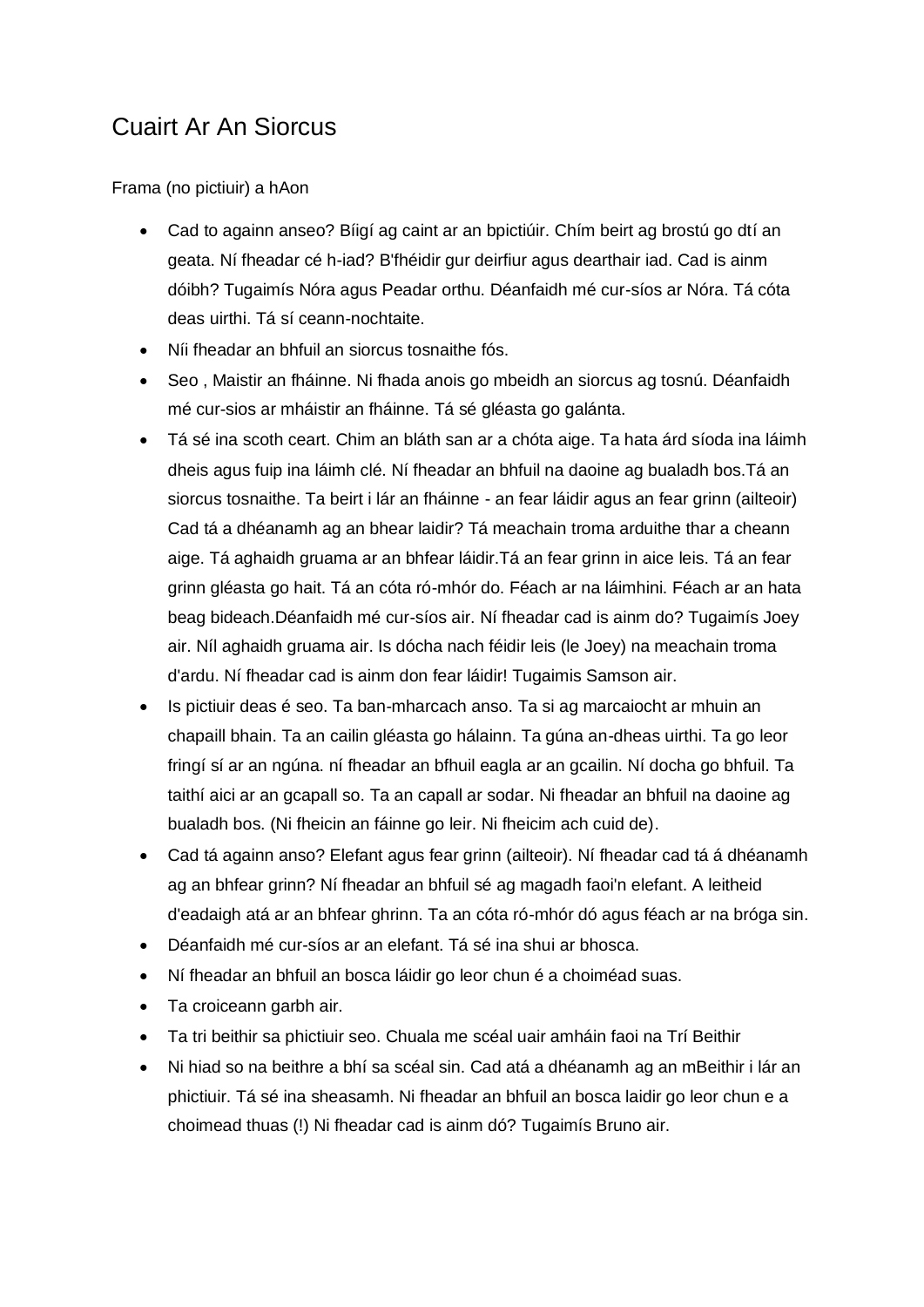- An mó beithir eile atá ann?
- Ni fheadar a bhfuil a lán cleas acu?
- Déanfaidh me cur-sios ar an mbeithir ar chlé Ta fionnadh gruaige air. Is dóigh liom gur ainmhí ceansa é. Níl se fiáin.
- Is brea liom an pictiúr seo. Sean cháirde dúinn go léir na moncatihe. Níl scanradh (eagla) orm roimh moncaí. Is cleasaí ceart an moncaí.Tá ceithre moncai sa phictiúr.Ní fheadar cad tá ar siúl acu. Déanfaidh mé cur síos ar mhoncaí amháin. Tugaimís ainm dó ar dtús.
- Cad tá anseo. Bean agus go leor athracha nimhe casta timpeall uirthi. Ní fheadar an bhfuil eagla uirthi rompu. Ní dóigh liom go bhfuil mar tá taithí aici orthu.
- Rón ag imirt le liathróid. Lafa = flipper.
- Seo é an pictiúir deireannach. Is lámh cleasaí an duine seo. Tá sé ag cleasaíocht le liathróid beaga.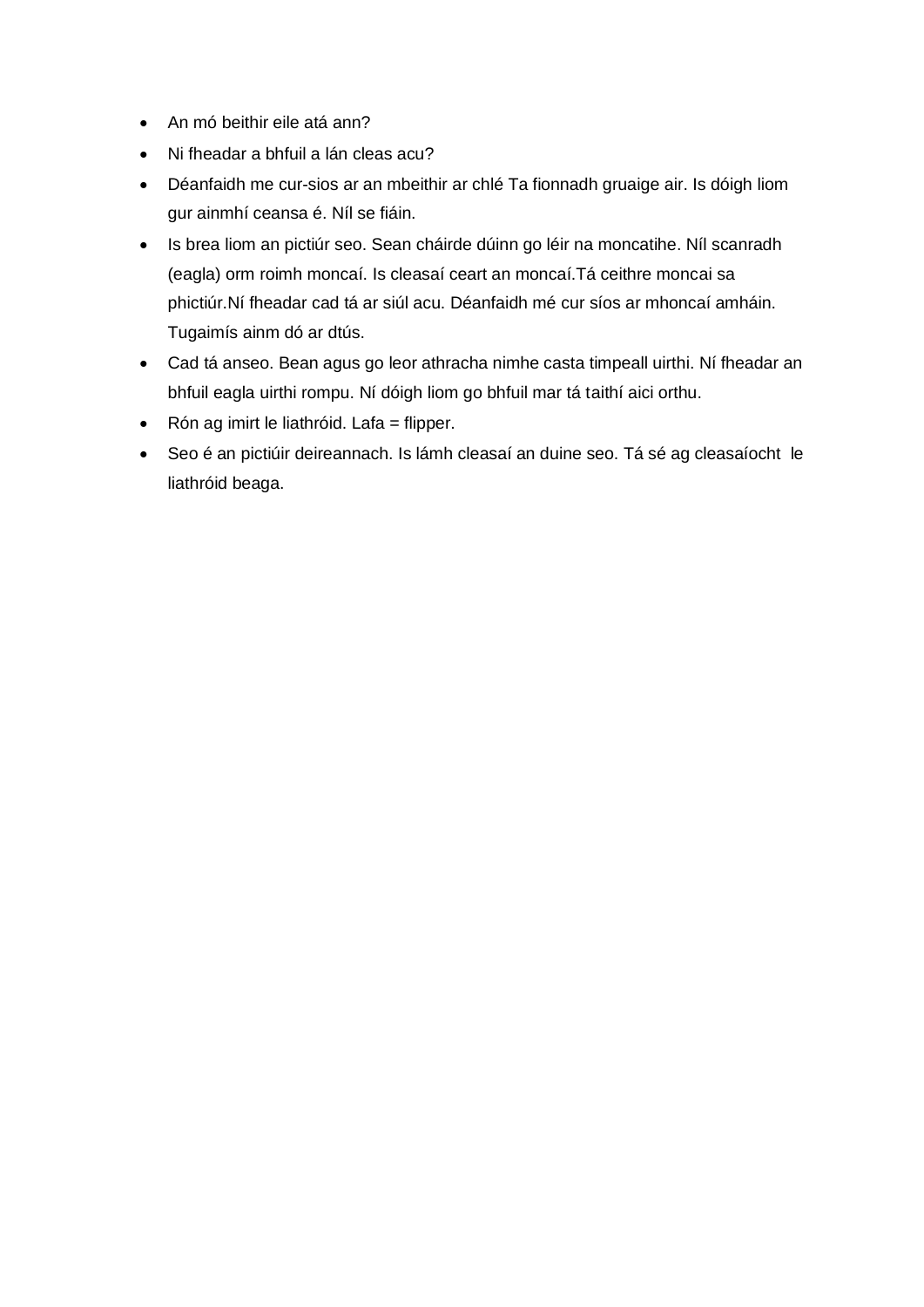### <span id="page-29-0"></span>Snaichtín Bán agus an Seachtar Abhac

Fadó, bhí banríon álainn ann. Lá amháin, bhí sí ina suí ag fuinneog a caisleáin. Bhí sí ag fúáil le snáthaid agus snáithin. Bhí sneachta ag titim, agus bhí an talamh clúdaithe le brat bán. Bhí frama na fuinneoige déanta d'éabann, duba cruaidh.

Sháith an bhanrion bior na snáthaide isteach ina méar, agus thit braon fola amach ar an éadach bán. D'fhéach an bhanrion ar an bhfuil; d'fhéaci sí ar an sneachta bán; d'fhéach sí ar an éabann dubh.

Ba mhaith liom, arsan bhanríon, go mbeadh iníon agam. Ba mhaith liom go mbeadh a cuid gruaige chomh dubh le éabann; go mbeadh a gruanna chomh dearg le fuil; go mbeadh a craiceann chomh bán le sneachta.

Le himeacht aimsire, rugadh iníon di Iníon álainn. Bhí a cuid gruaighe chomh dubh le héabann; bhí a gruanna chomh dearg le fuil; bhí a craiceann chomh bán le sneachta. Tugadh an tainm Sneachtín Bán uirthi.

D'fhás Sneachtín Bán suas ina cailín álainn. Bhí grá ag gach aon duine di. Ach mo léan! Fuair a máthair bás, agus phós a hathair aris. Anois bhí leas-mháthair aici. Bhí an leasmháthair an-dathúil; ach bhí si uaibhreach, crosta, agus bhí fuath aici do Shneachtín Bán.

Bhí scáthán draíochta ag an mbanríon, agus gach oíche labhradh sí leis an scáthán: "A Scatháin ag crochadh ansiúd ar an mballa, cé hé an ainnir is deise ar talamh." Agus deireadh an scáthán i gcónáí: "Is tusa a bhanrion is deise ar talamh." Ach oíche amháin, nuair chuir an bhanríon an cheist uirthi, dúirt an scáthán: "Tá tusa go hálainn gan aon agó, ach is deise Sneachtín Bán fós."

Bhí an bhanrion ar buile. Bhí sí in éad leis an gcailín óg; agus dúirt sí ina haigne féin go gcuirfeadh sí chun báis i.

Ghlaoigh sí ar sheirbhiseach léi, agus dúirt sí leis an cailín óg a thabhairt isteach ins an bhforaois agus í a mharú. Níor mhaith leis é sin a dhéanamh, ach ní raibh aon dul as aige. Mar sin, chuir sé Sneachtin Bán ar chapall taobh thiar de féin, agus thug sé isteach sa bhforaois í. Tháinig sé go dtí áit uaigneach, agus thuirling sé den chapall. Ach nuair d'fhéach sé ar Shneachtín Bán, bhí trua aige di. Dúirt sé nach maródh sé í. Dúirt sé go bhfágfadh sé sa bhforaois í. Mharaigh sé torc. Fuair sé ciarsur an chailín, agus chuir sé fuil an toirc air. Chuaigh sé abhaile go dtí an pálás, agus thaiseáin sé an ciarsúr don bhanrion, agus lig sé air go raibh sé tar éis an cailín a mharú.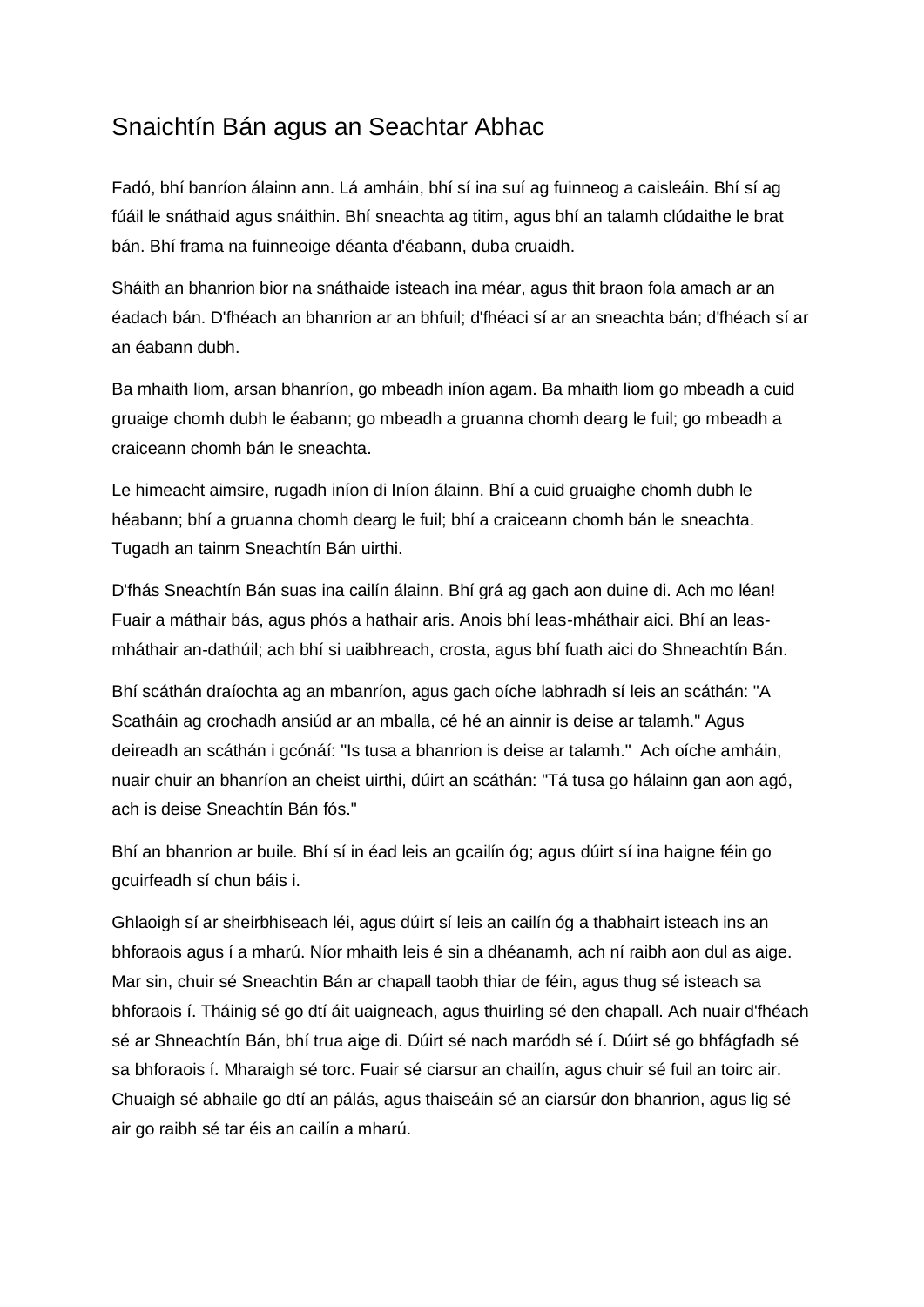Bhí eagla an domhain ar Shneachtín nuair bhí sí ina haonar. Rith si anseo agus ansiúd, agus í ag gol. Bhí eagla uirthi go maródh na hainmithe allta i. Ach níor chuir na hainmithe isteach uirthi. Bhí trua acu di; agus threoirigh na héin í go dtí crann mór dara. Chuaigh sí suas ar an gcrann, agus dhein si nead di féin ann. Chuaigh sí isteach ins an nead. Chan na héin amhrán di; agus thit a coladh uirthi.

D'éirigh sí go luath ar maidin. D'ith sí sméara deasa agus caora blasta. D'ól si uisce as tobar glan, agus thàinig a misneach ar ais chuichi. Thosaigh sí ag siúl tríd an bhforaois, agus níorbh fhada

go bhfaca sí casán tríd na crainn. Lean sí an casán, agus tar éis tamaill tháinig si go dtí teach beag gleoite. Chuaigh sí isteach.

Chonaic cistin bheag ghleoite. Bhí bord i lár an urláir. Timpeall an bhoird bhí seacht gcathaoirelacha beaga. Ar an mbord bhí seacht bplátaí, seacht ngloinní, seacht sceanna, seacht bhforcanna. Bhí bollóg aráin ar gach pláta, agus bhí gach gloinne lán de fhíon dhearg.

Bhí ocras ar Shneachta Bán, agus d'ith sí píosa beag as gach bollóg. Bhí tart uirthi; agus d'ól sí braon fíona as gach gloinne. Bhí tuirse dirthi, agus shuigh sí tamall i ngach cathaoir. Angin chonaic sí staighre beag i gcúinne na cistinne.Chuaigh sí suas an staighre, agus chonaic sí seomra beag codlata. Chuaigh sí isteach.

Bhí seacht leapacha istigh sa seomra codlata. Luigh Sneachta Bán tamali i ngach leapa; ach bhí an leaba ba lú níos deise ná aon leapa eile; agus nuair luigh Sneachta Bán síos ar an leapa bheag, thit a codladh uirthi.

Tháinig an Seachtar Abhach abhaile ar a sé a chlog. Ba leis an seachtar abhach an teach beag gleoite. Bhí iontas orthu nuair chonaic siad go raibh an doras ar oscailt. Bhí iontas an domhain orthu nuair chonaic siad go raibh duine éigin tar éis bheith ag ithe agus ag ol sa chistin.

Shuigh duine éigin im chathaoir, arsan t-abhac ba shine. D'ith duine éigin píosa den bhollóg, arsan dara abhach. D'ól duine éigin fíon as mo ghloinne arsa an tríú abhach. Leag duine éigin mo scian arsan ceathrú duine. Dól duine éigin mo chuid súip arsan cúigiú duine. Lúb duine éigin mo spiúnóg arsan séú duine.

Ní dúirt an t-abhach dob óige focal, mar chuala sé rud éigin. Chuala sé fothram a dhein duine éigin in áirde staighre. Rith sé suas an staighre, agus d'fhéach sé isteach ins an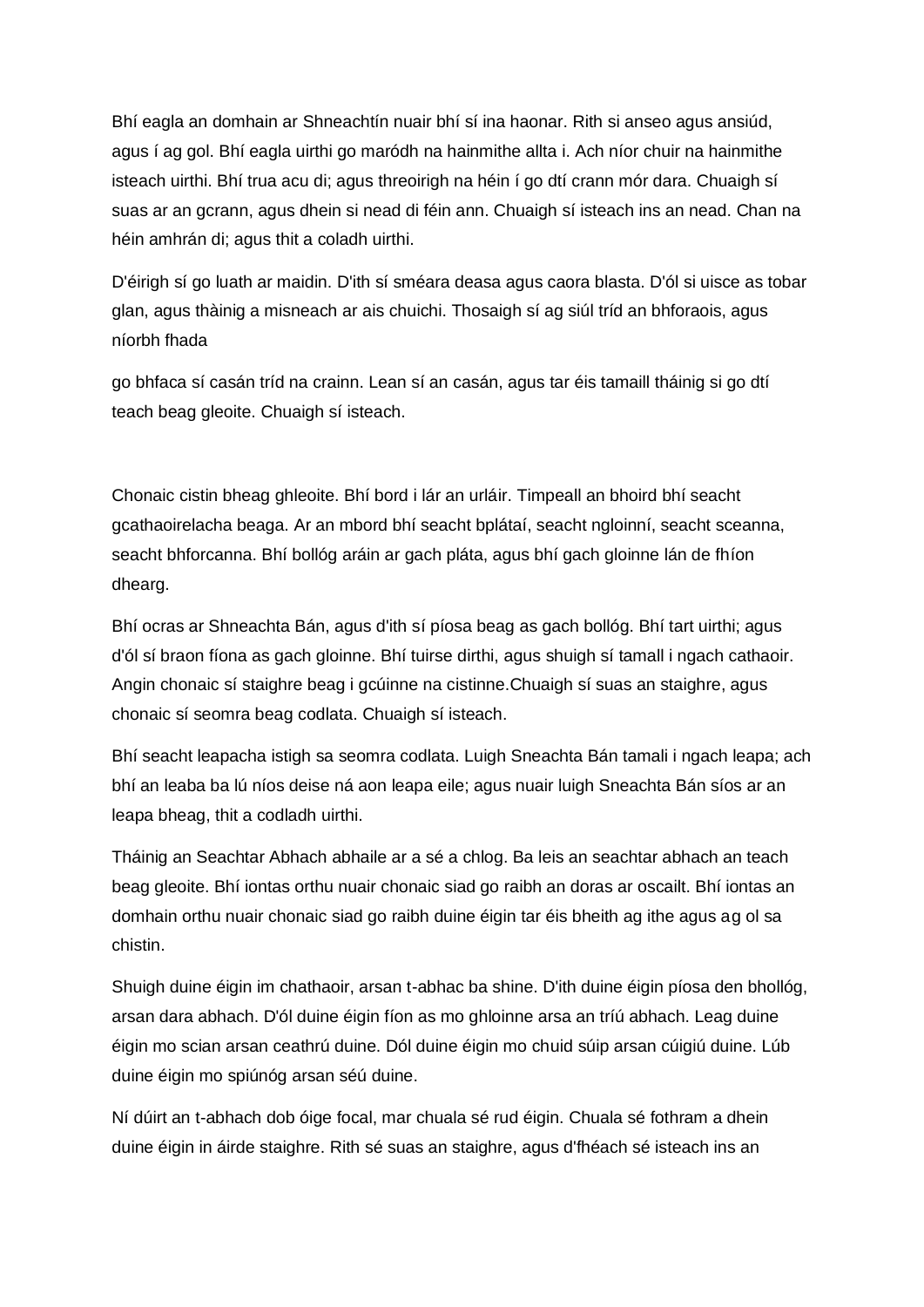seomra codlata, Lean na habhaic eile é. Is beag nár thit siad as a seasamh nuair a chonaic siad Sneachta Bán, í ina luí ar an leabha bheag, agus í ina sámh-codladh

Bhí sí chomh hálainn sin, agus chomh hóg sin, go raibh trua acu di, agus níor mhúscail siad í. D'fhan siad ina seasamh timpeall na leapan agus iad ag féachaint uirthi.

Ach tar éis tamaill, dhúisigh Sneachta Bán. Bhí ionadh agus eagla uirthi nuair a chonaic siad an seachtar abhach; ach labhair siad go deas cinealta léi, agus ní raibh eagla a thuilleadh uirthi.

D'inis sí a scéal dóibh. Bhí trua acu dí, mar bhí fhios acu go raibh an bhanríon uaibhreach crosta. Bhí fhios acu go raibh sí in éad le sneachta Bán. Bhí fhios acu gar theastaigh uaithi Sneachta Bán a chur chun báis. Agus dúirt siad go gcabhróidh siad le Sneachta Bán. Dúirt siad Léi go raibh cead aici fanúint leo sa teach beag gleoite i lár na foraoise.

Bhí áthas ar Shneachta Bán. Bhí sí saor ó smacht na banríona. Bhí a dóthain le nithe aici, bhí leapa bhreá chompórdach aici san oíche agus ní raibh an iomarca oibre le déanamh aici. Bhí na habhaich anchinealta léi. Thaispeáin siad di conas obair an tí a dhéanamh. Mhúin siad amhráin di, D'inis siad scéalta di. Thugadh siad bronntanais ghleoite di. O, bhí sí sona sásta sa teach beag gleoite i lár na foraoise.

Ach ní raibh an bhanríon ghrána sona sásta. Bhí sí ar buile.

Oíche amháin, roimh dul a choladh di, labhair sí leis an scáthan draíochta: A Scatháin ar crochadh ansiúd ar an mballa, cé hí an duine is deise ar talamh? ar sise. Agus dúirt an scathán: Tá tusa go hálainn gan aon agó, ach is deise Sneachta Bán fós.

Bhaillgh an bhanríon úlla dearga, úlla móra dearga. Chuir sí i gcisean deas ioldathach iad. D'fhéach siad go hálainn. D'fhéach an ciseán go hálainn.

Ainsin ghléas sí í féin mar mhangaire. Chuir sí gruaig bréige uirthi. Chuir sí hata mór biorach ar a ceann. Chuir sí cóta fada ioldathach uirthi. Nuair bhí sí gléasta suas ní aithneodh aon duine i.

Ansin ghearr sí úll mór gleoite. Fuair sí nimh láidir, agus chuir sí an nimh isteach ins an leath ba dheirge den úll. Ansin, chuir sí an dá leath le chéile arís, agus chuir sí i gcúinne an chiseáin iad. Ansin chuaigh sí go dtí teach na nabhac.

Chonaic Sneachta Bán ag teacht í, agus rith sí isteach sa teach, agus chuir sí an doras faoi ghlas, mar dúirt na habhaich léi gan ligint d'aon duine dul isteach sa teach. Bhí fhios acu go ndéanfadh an bhanríon iarracht chun í a mharú.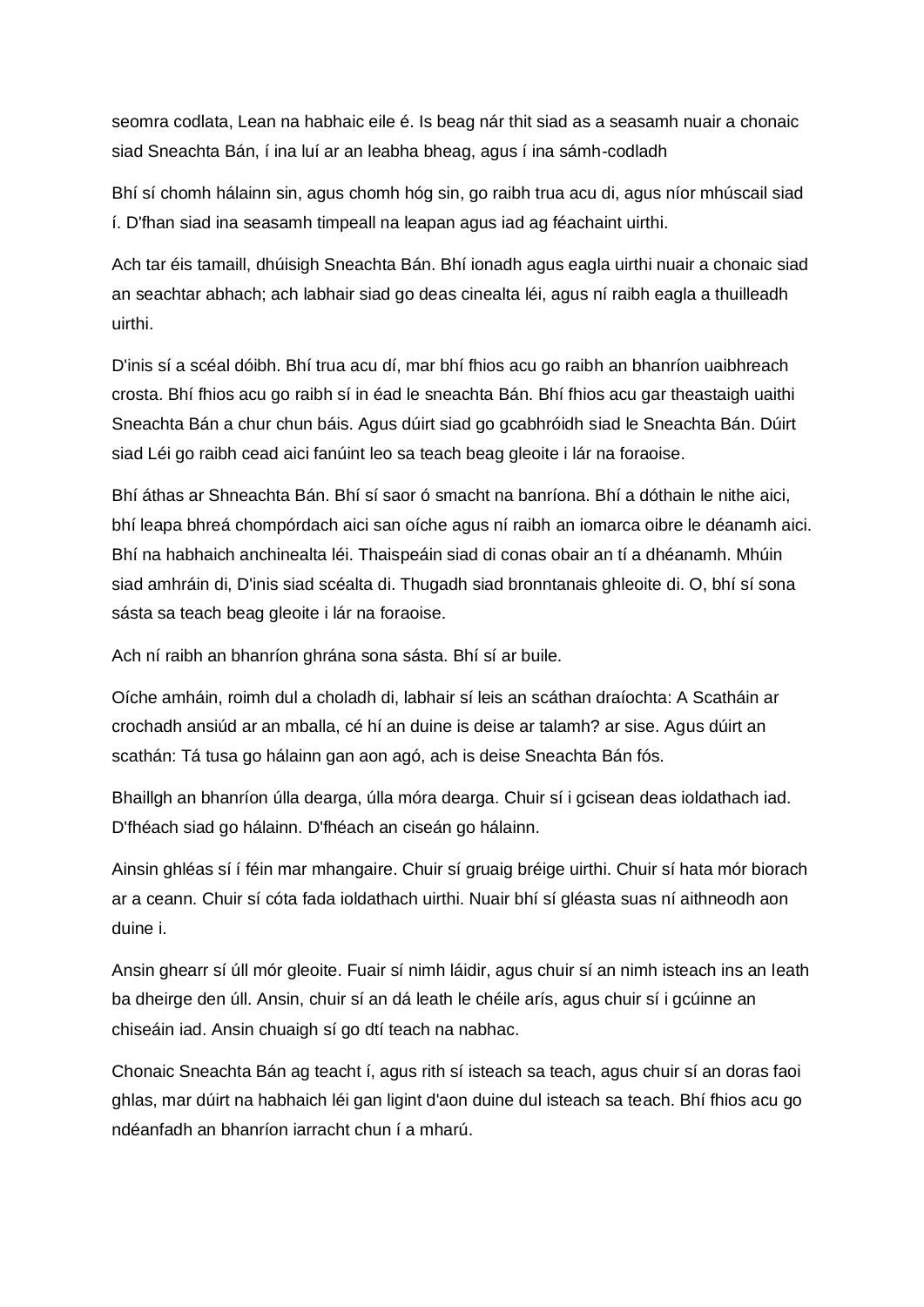Chnag an bhanrion ar na dóirse go léir, ach níor oscail Sneachta Bán aon doras díobh. Tharraing sí cúirtín, agus d'fhéach sí amach. Chonaic sí an bhanríon, agus cheap si gur mhangaire í. Ní raibh eagla uirthi ansin; ach ní osclódh sí an doras.

Chonaic an bhanrion i. "Ceannaigh úll," ar sise. "Ceannaigh úll breá milis. Ceannaigh úlla dona h-abhaic, Tá dúil mhór acu in úlla.

Ba mhaith le Sneachta Bán úll. Bhí fhios aici go mba mhaith leis na habhaic úlla. Ach ní raibh aon airgead aici.

"Ná bac le h-airgead" arsan bhanríon. Blas an túll breá seo," agus thug sí an t-úll go raibh an nimh ann do Shneachta Bán.

Chuir Sneachta Bán blúirín beag ina bhéal, agus ar an neomat thit sí ina chnap ar an dtalamh. Thosaigh an bhanríon ag gáire, agus abhaile lei tríd an bhforaois. Bhí sí cinnte go raibh Sneachta Bán marbh.

Nuair tháinig na h-abhaic abhaile

Bhí brón an domhain orthu. Bhí siad cinnte go raibh Sneachta Bán marbh. Ach níor mhaith leo í a chur in uaigh sa talamh: bhí sí ró álainn. Dhein siad cónra gleoite gloinne, agus chuir siad an cailín óg álainn isteach ann. Ansin chuir siad an cónra faoi chrann in aice an chasáin a bhí ag dul tríd an bhforaois, i dtreo go bhféadfaidis í a fheiceáil gach maidin agus gach tráthnóna…………….

#### Ar iarraidh.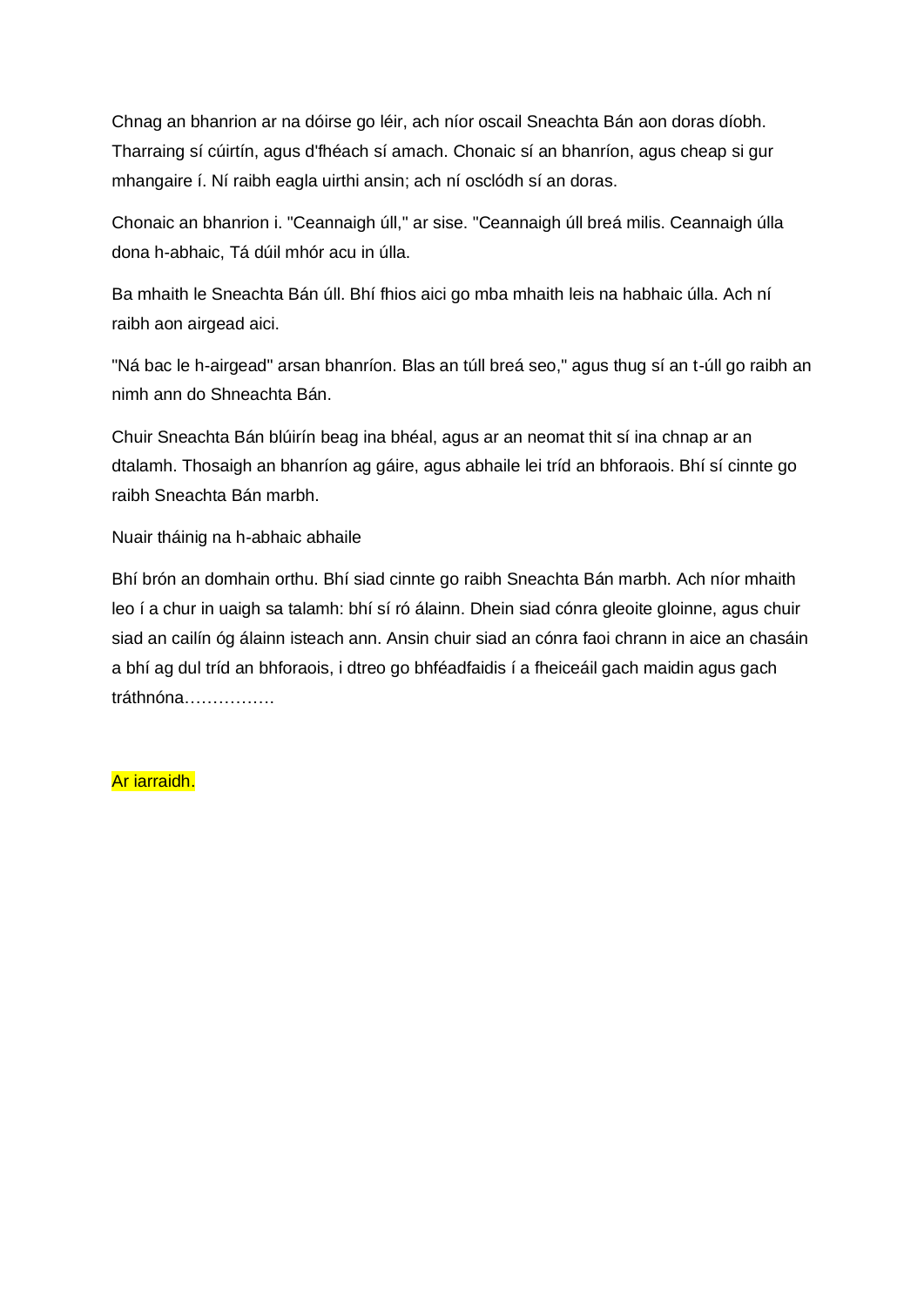# <span id="page-33-0"></span>**Thumbelina**

Bhí bean álainn ann fadó. Bhí sí saibhir. Bhí teach breá aici; bhí gáirdín álainn aici ar chúl an tí; agus sa gháirdín seo bhí gach saghas bláthanna ag fás.

Ach ní raibh an bhean álainn seo sásta. Bhí sí uaigneach, mar ní raibh aon pháistí aici; agus ba mhaith léi páistí a bheith aici.

Lá amháin bhí sí sa gháirdín, ag féachaint ar na bláthanna. "Ba mhaith liom páistí a bheith agam, " ar sise. Bheinn sásta dá mbeadh leanbh beag agam."

Bhí tiúilip mhór i lár an gháirdín, agus phóg an bhean í. D'oscail an tiúilip láithreach, agus phreab cailín beag bídeach amach as an mbláth. Ba í an cailín ba lú agus ba dheise dá bhfaca súil duine riamh. Bhí sí go hálainn.

Bhí áthas an dorthain ar an mbean álainn. Thóg sí an cailín ina bhaclainn, agus d'fháisc lena croí í. Thóg sí isteach í, agus dhein sí éadaí gleoite dhí. Dhein sí leaba ghleoite dhí as cnó mór. Bhí an cailín sona sásta. Bhí an bhean álainn sona sásta.

Bhí frog mór ina chónaí sa ghairdín. Chonaic sé an cailín beag - Thumbelína an tainm a bhí uirthi, bhí sí chomh beag sin - agus thit sé i ngrá léi. D'iarr sé uirthi é a phósadh. Ach ní phósfadh, Thumbelina é. Bhí sé ró ghránna.

Bhí an frog ar dearg buile. Rug sé ar Thumbelína, agus dhein sé priosúnach dí. Chuir sé ina suí ar dhuilleog mhór lile í. Bhí an duilleog ag fás i lár na habhann a bhí ag rith tríd an gairdín.

Bhí eagla agus uaigneas ar Thumbelina, agus thosaigh sí ag gol. Chuala na héisc i, agus dúirt siad go gcabhródh siad léi. Ghearr siad gas na lile, agus d'imigh an duilleog agus Thumbelína ina sui uirthi síos le sruth.

Bhí an frog ar dearg buile, agus lean sé Tumbelína. Bhí eagla uirthi go dtiocfadh sé suas léi. Ach chonaic féileachán í, agus d'eitil sé anuas chuichi. Cheangail Thumbelína a scairf den fhéalachán, agus tharraing sé síos an abhainn í, i bhfad on ngairdín agus i bhfad on bhfrog mr gránna.

Tharraing an féileachán an cailín beag go dtí bruach na habhann, agus d'oscail Thumbelina an scairf. Ghabh sí buíochas leis an bhféalacán agus phóg sí é. D'imigh an féileachán isteach sa bhforaois.

Ansin chonaic ciaróg Thumbelina, agus thit sé i ngrá léi. D'iarr sé uirthi é phósadh. Ach bhí sé gránna, agus ní phósadh an cailín é.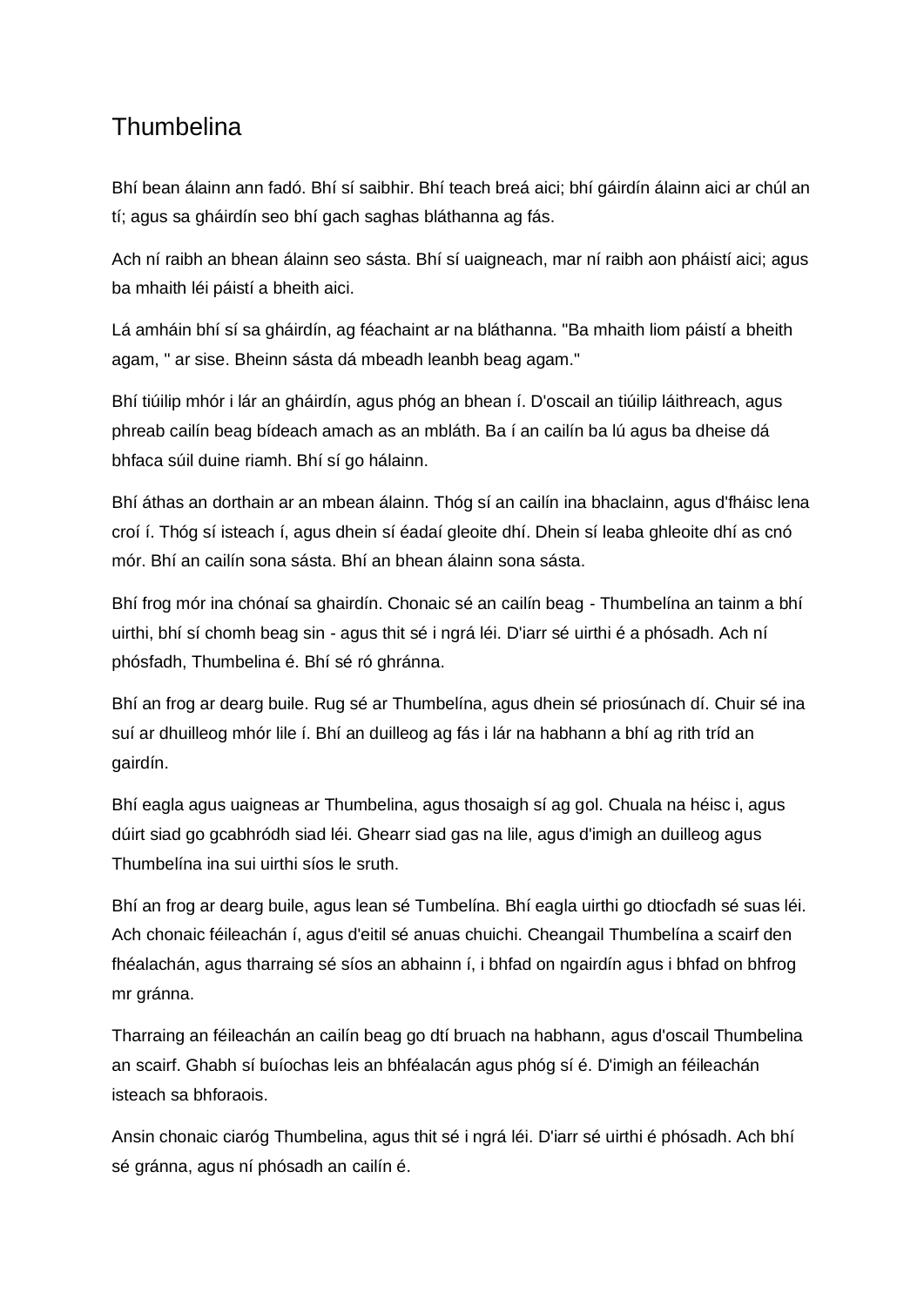Dimigh Thumbelína isteach sa bhforaois, agus bhí saol sona sásta aici inti. Bhíodh sí ag súgradh leis na hainmithe. Bhíodh sí ag caint agus ag canadh leis na héin. D'itheadh sí mil a fuair sí ins na bláthanna, agus d'óladh sí drücht ón bhféar. Bhí leabha bheag gleoite aici i gcnó mór a bhí ina luí faoi dhuilleog copoóige. Bhí saol breá aici.

Ach lá amháin i dtosach an fhómhair bhuail sí le iora rua a bhí ag bailiú bia i gcomhair an gheimhridh. Dúirt sé léi go raibh an aimsir fhuar ag teacht, agus mhol sé dí lóistín a fháil in áit éigin.

Ansin tháinig an geimhreadh. Tháinig an sneachta agus an sioc, agus bhí Thunbelína préachta leis an bhfuacht. Bhí ocras uirthi lets mar ní raibh aon bia le fáil. Bhí na bláthanna go léir marbh

Lá amháin bhí sí ag siúl trí ghort, agus chonaic sí luc páirce.. Bhí sí ag bailiú gráinní eomhar le cur i dtaisce i gcomhair an gheimhridh, D'iarr Thumbelína uirthi gráinne a thabhairt dí, agus thug an luc gránine mór dí. Ansin diarr Thumbalína uirthi lóistín a thabhairt dí i gcomhair an gheimhridh. Dúirt an luc léi go dtabharfadh sí lóistín dí dá mbeadh si sásta obair an tí a dhéanamh.

Bhí Thumbalína sásta, ar ndóigh. Cad ina thaobh ná béadh, agus chuaigh sí chun cónaithe leis an luc i bpoll faoin talamh. Bhí teach beag deas aici, agus bhí dóthain bia le hithe. Bhí sí sásta léi féin.

Oíche amháin bhí cuairteoir acu sa teach. Tháinih an caochán chun cupán tae a ól leo. Dhein Thumbalína tae álainn dó. Dhein sí císti milis, agus ceapairí agus rudaí deasa eile. Bhí an caochán thar a bheith sásta. Agus bhí an luc thar a bheith sásta.

Tar éis an tae, d'iarr an luc ar Thumbelína amhrán a chanadh: bhí siad ina suí go breá compordach timpeall na tine. Chan Thumbalína amhrám álainn, agus is í a bhí go maith chuige, mar d'fhomhlaim sí óna héin é. Ní raibh an caochán ábalta Thumbelína a fheiceáil go maith, mar bhí sé caoch: ach bhí sé ábalta í a chlos; agus thit sé i ngrá lena guth binn ceolmhar. D'iarr sé uirthi é a phósadh.

Ní raibh sí sásta é a phósadh. Níor mhaith léi a bheith ina chónaí faoin talamh i gcónaí. Ach tháinig an caochán arís, agus thug sé leis bronntanais deasa, mar bhí sé saibhir. Dhein an luch éadach álainn phósta di, agus thàinig lá an phósta. Ach ní raibh an cailín beag sásta D'éalaigh sí amach as an bpoll, a cuid éadaigh pósta uirthi, agus rith si isteach ins an bhforaois.